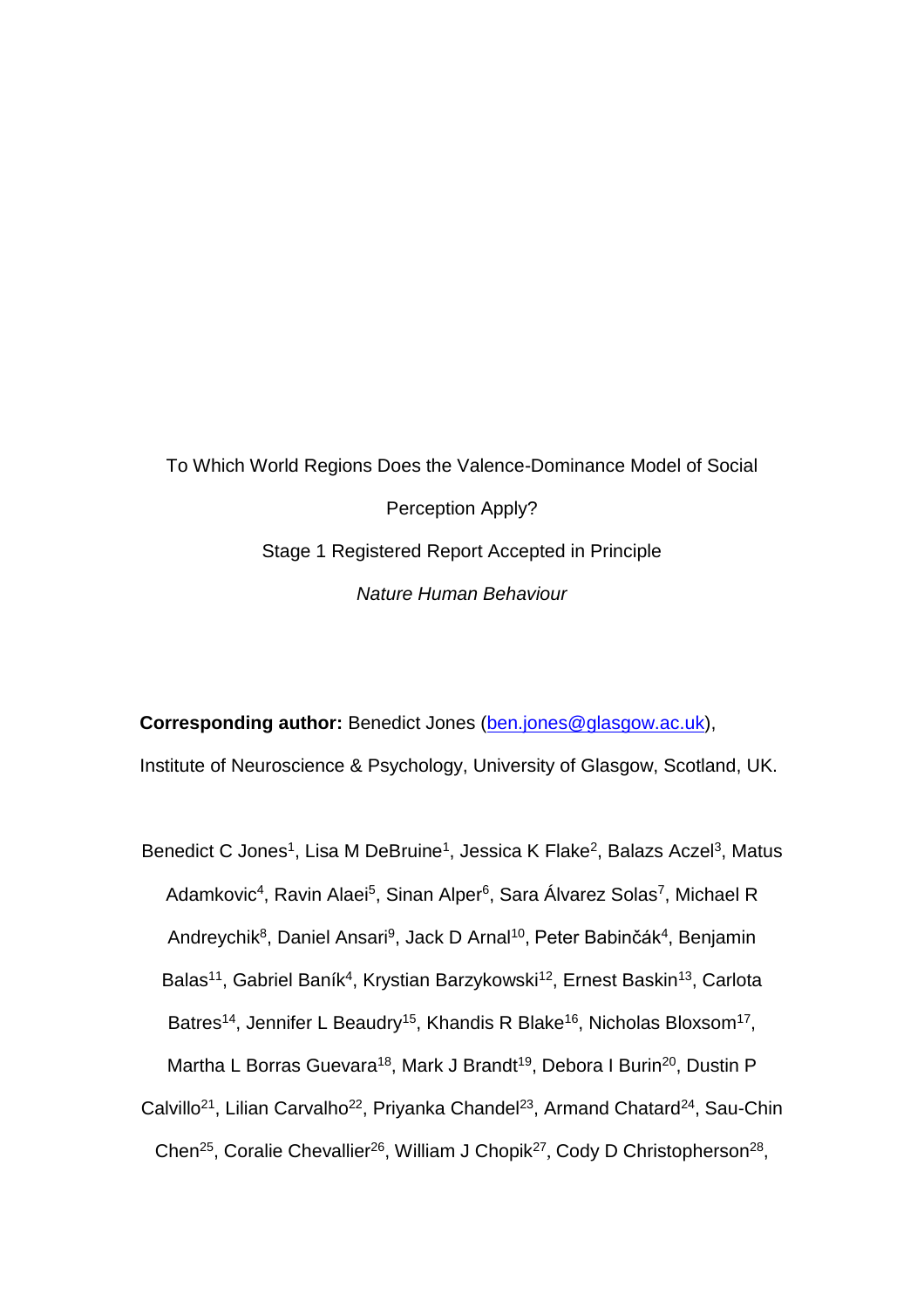Vinet Coetzee<sup>29</sup>, Nicholas A Coles<sup>30</sup>, Melissa F Colloff<sup>31</sup>, Corey L Cook<sup>32</sup>, Matthew T Crawford<sup>33</sup>, Alexander F Danvers<sup>34</sup>, Tiago JS de Lima<sup>35</sup>, Barnaby JW Dixson<sup>36</sup>, Tiantian Dong<sup>37</sup>, Vilius Dranseika<sup>38</sup>, Yarrow Dunham<sup>39</sup>, Thomas R Evans<sup>40</sup>, AnaMaria Fernandez<sup>41</sup>, Paulo RS Ferreira<sup>42</sup>, Heather D Flowe<sup>43</sup>,

Patrick S Forscher<sup>44</sup>, Gwendolyn Gardiner<sup>45</sup>, Eva Gilboa-Schechtman<sup>46</sup>, Michael Gilead<sup>47</sup>, Tripat Gill<sup>48</sup>, Taylor D Gogan<sup>15</sup>, Isaac González-Santoyo<sup>49</sup>, Amanda C Hahn<sup>50</sup>, Nándor Hajdú<sup>51</sup>,Javad Hatami<sup>52</sup>, Eric Hehman<sup>2</sup>, Chuan-Peng Hu<sup>53</sup>, Hans IJzerman<sup>54</sup>, Michael Inzlicht<sup>5</sup>, Natalia Irrazabal<sup>55</sup>, Bastian Jaeger<sup>19</sup>, Chaning Jang<sup>56,57</sup>, Steve MJ Janssen<sup>58</sup>, Zhongqing Jiang<sup>59</sup>, Julia Jünger<sup>60</sup>, Pavol Kačmár<sup>61</sup>, Gwenaël Kaminski<sup>62</sup>, Aycan Kapucu<sup>63</sup>, Aslan

Karaaslan<sup>63</sup>, Monica A Koehn<sup>64</sup>, Vanja Kovic<sup>65</sup>, Pratibha Kujur<sup>23</sup>, Chun-Chia Kung<sup>66</sup>, Claus Lamm<sup>67</sup>, Ai-Suan Lee<sup>68</sup>, Nicole Legate<sup>69</sup>, JuanDavid

Leongómez<sup>70</sup>, Carmel A Levitan<sup>71</sup>, Hause Lin<sup>5</sup>, Samuel Lins<sup>72</sup>, Qinglan Liu<sup>73</sup>,

MarcoTullio Liuzza<sup>74</sup>, Johannes Lutz<sup>75</sup>, Harry Manley<sup>76</sup>, Tara Marshall<sup>77</sup>,

Georgina W Mburu<sup>56</sup>, Randy J McCarthy<sup>78</sup>, Nicholas M Michalak<sup>79</sup>, Vásquez-

Amézquita Milena<sup>70</sup>, Jeremy K Miller<sup>80</sup>, JoseAntonio Muñoz Reyes<sup>81</sup>, Erica D

Musser<sup>82</sup>, Lison Neyroud<sup>83</sup>, Tonje K Nielsen<sup>84</sup>, Erin M O'Mara<sup>85</sup>, Ceylan

Okan<sup>86</sup>, Julian A Oldmeadow<sup>15</sup>, Jerome Olsen<sup>67</sup>, Asil A Özdoğru<sup>87</sup>, Babita

Pande<sup>23</sup>, Marietta Papadatou-Pastou<sup>88</sup>, Arti Parganiha<sup>23</sup>, Noorshama Parveen<sup>23</sup>, Gerit Pfuhl<sup>89</sup>, Michael C Philipp<sup>90</sup>, Isabel R Pinto<sup>72</sup>, Pablo Polo<sup>91</sup>,

Sraddha Pradhan<sup>23</sup>, John Protzko<sup>92</sup>, Yue Qi<sup>93</sup>, Dongning Ren<sup>19</sup>, Ivan Ropovik<sup>4</sup>, Nicholas O Rule<sup>5</sup>, Waldir M Sampaio<sup>94</sup>, Oscar R Sánchez<sup>70</sup>, Diana R Santos<sup>95</sup>, Elisa Sarda<sup>54</sup>, S. Adil Saribay<sup>96</sup>, Blair Saunders<sup>97</sup>, Vidar Schei<sup>98</sup>, Christoph Schild<sup>99</sup>, Irina Schmid<sup>100</sup>, Kathleen Schmidt<sup>101</sup>, Martin Seehuus<sup>102</sup>, Mohammad H Sharifian<sup>103</sup>, Victor KM Shiramizu<sup>104</sup>, Almog Simchon<sup>47</sup>,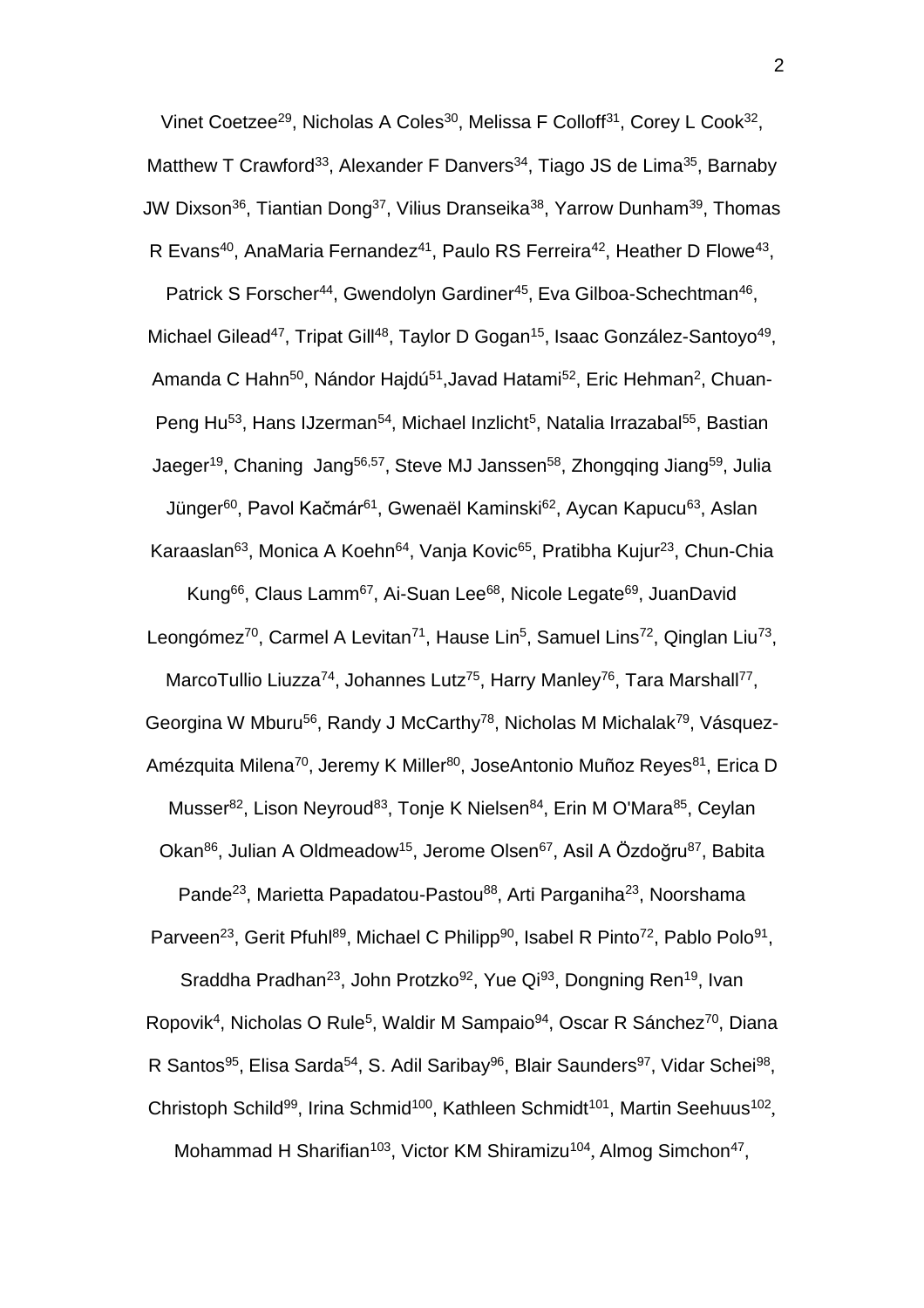Margaret M Singh<sup>23</sup>, Miroslav Sirota<sup>105</sup>, Guyan Sloane<sup>106</sup>, Ian D Stephen<sup>107</sup>, Stefan Stieger<sup>100</sup>, Daniel Storage<sup>108</sup>, Juncai Sun<sup>109</sup>, Therese E Sverdrup<sup>98</sup>, Peter Szecsi<sup>51,</sup> Christian K Tamnes<sup>84</sup>, Chrystalle BY Tan<sup>110</sup>, KokWei Tan<sup>111</sup>, Martin Thirkettle<sup>112</sup>, Enrique Turiegano<sup>113</sup>, Kim Uittenhove<sup>114</sup>, Heather L Urry<sup>115</sup>, Miguel A Vadillo<sup>116</sup>, Eugenio Valderrama<sup>70</sup>, Jaroslava V Valentova<sup>117</sup>, Nicolas Van der Linden<sup>118</sup>, Wolf Vanpaemel<sup>119</sup>, Marco AC Varella<sup>117</sup>, Milena Vásquez-Amézquita<sup>70</sup>, LeighAnn Vaughn<sup>120</sup>, Evie Vergauwe<sup>121</sup>, Michelangelo Vianello<sup>122</sup>, Martin Voracek<sup>67</sup>, David White<sup>123</sup>, Megan L Willis<sup>124</sup>, John Paul Wilson<sup>125</sup>, Anna Wlodarczyk<sup>126</sup>, Qi Wu<sup>59</sup>, Sally Y Xie<sup>2</sup>, Wen-Jing Yan<sup>127</sup>, Xin Yang<sup>39</sup>, Ilya Zakharov<sup>128</sup>, Ingo Zettler<sup>129</sup>, Janis H Zickfeld<sup>84</sup>, Christopher R Chartier<sup>17</sup>

<sup>1</sup>Institute of Neuroscience & Psychology, University of Glasgow, UK, <sup>2</sup>Psychology, McGill University, Canada, <sup>3</sup>Institute of Psychology, ELTE, Eotvos Lorand University, Hungary, <sup>4</sup> Institute of Psychology, Faculty of Arts, University of Presov, Slovakia, <sup>5</sup>Psychology, University of Toronto, Canada, <sup>6</sup>Department of Psychology, Yasar University, Turkey, <sup>7</sup>Ecosystems, Universidad Regional Amazónica Ikiam, Ecuador, <sup>8</sup>Psychology, Fairfield University, USA, <sup>9</sup>Psychology, The University of Western Ontario, Canada, <sup>10</sup>Psychology Department, McDaniel College, USA, <sup>11</sup>Psychology, North Dakota State University, USA, <sup>12</sup>Institute of Psychology, Applied Memory Research Laboratory, Jagiellonian University, Poland, <sup>13</sup>Food Marketing, Saint Joseph's University, USA, <sup>14</sup>Department of Psychology, Franklin and Marshall College, USA, <sup>15</sup>Department of Psychological Sciences, Swinburne University of Technology, Australia, 16Evolution & Ecology Research Centre,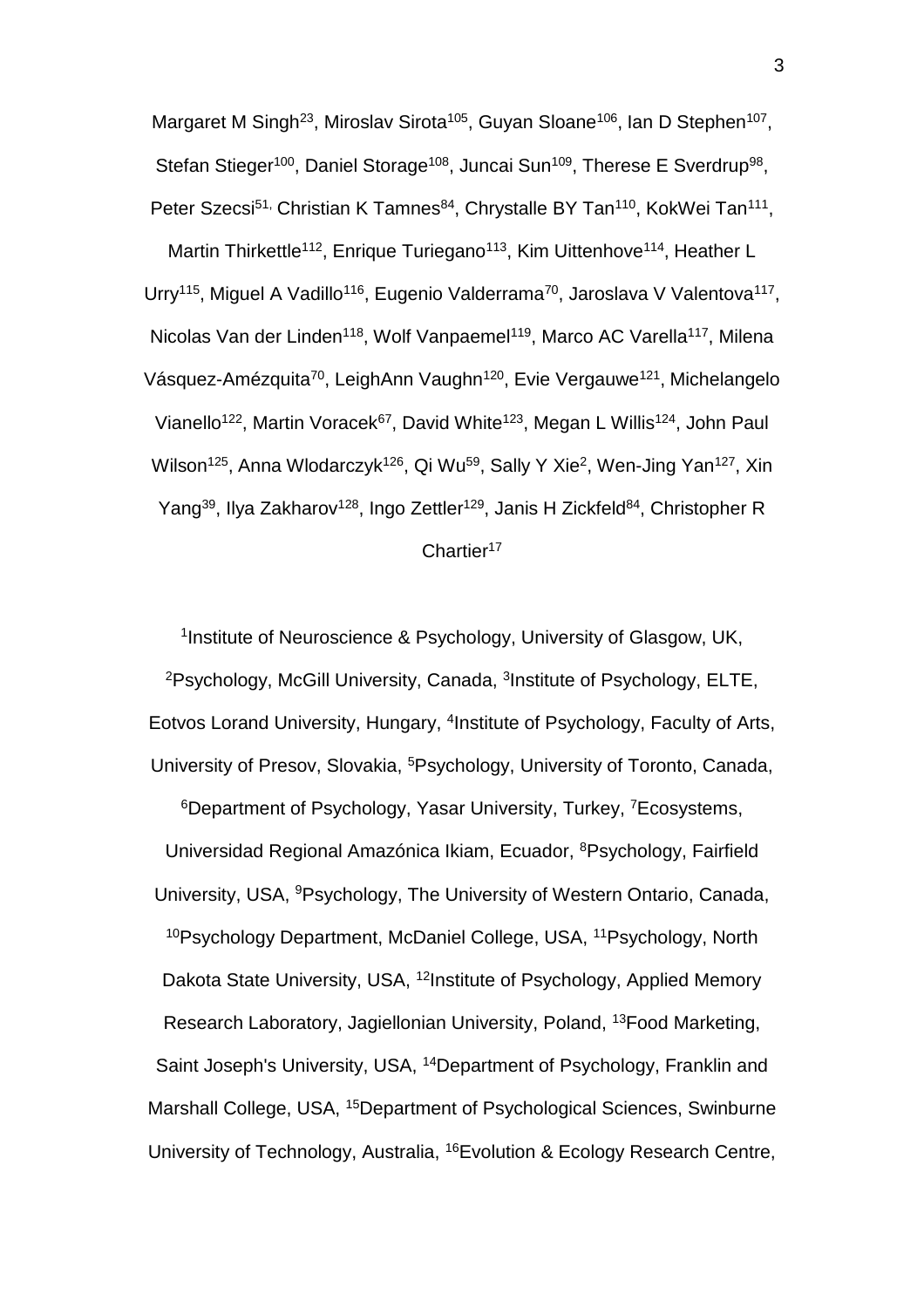School of Biological, Earth and Environmental Sciences, UNSW Sydney, Australia, <sup>17</sup>Department of Psychology, Ashland University, USA, <sup>18</sup>School of Psychology and Neuroscience, University of St Andrews, UK, <sup>19</sup>Department of

Social Psychology, Tilburg University, Netherlands, <sup>20</sup>Instituto de Investigaciones, Facultad de Psicologia, Universidad de Buenos Aires - CONICET, Argentina, <sup>21</sup>Psychology, California State University San Marcos, USA, <sup>22</sup>Marketing, FGV/EAESP, Brazil, <sup>23</sup>School of Studies in Life Science, Raipur, Pt. Ravishankar Shukla University, India, <sup>24</sup>Psychologie, Université de

Poitiers et Centre National de la Recherche Scientifique, France, <sup>25</sup>Department of Human Development and Psychology, Tzu-Chi University, Taiwan, <sup>26</sup>Departement d'Etudes Cognitives, Ecole Normale Supérieure, France, <sup>27</sup>Psychology, Michigan State University, USA, <sup>28</sup>Clinical Mental Health Counseling, Southern Oregon University, USA, <sup>29</sup>Psychology, University of Pretoria, South Africa, <sup>30</sup>Psychology, University of Tennessee-Knoxville, USA, <sup>31</sup>Psychology, University of Birmingham, UK, <sup>32</sup>Department of

Psychology, Pacific Lutheran University, USA, <sup>33</sup>School of Psychology, Victoria University of Wellington, New Zealand, <sup>34</sup>Department of Psychology, University of Arizona, USA, <sup>35</sup>Psychology, Universidade de Fortaleza, Brazil, <sup>36</sup>School of Psychology, The University of Queensland, Australia, <sup>37</sup>Student, Qufu Normal University, China, <sup>38</sup>Institute of Philosophy, Vilnius University, Lithuania, <sup>39</sup>Psychology, Yale University, USA, <sup>40</sup>School of Psychological, Social and Behavioural Sciences, Coventry University, UK, <sup>41</sup>Laboratorio de Evolución y Relaciones Interpersonales, Universidad de Santiago de Chile, Chile, <sup>42</sup>Faculdade de Ciências Humanas, Universidade Federal da Grande Dourados, Brazil, <sup>43</sup>School of Psychology, University of Birmingham, UK,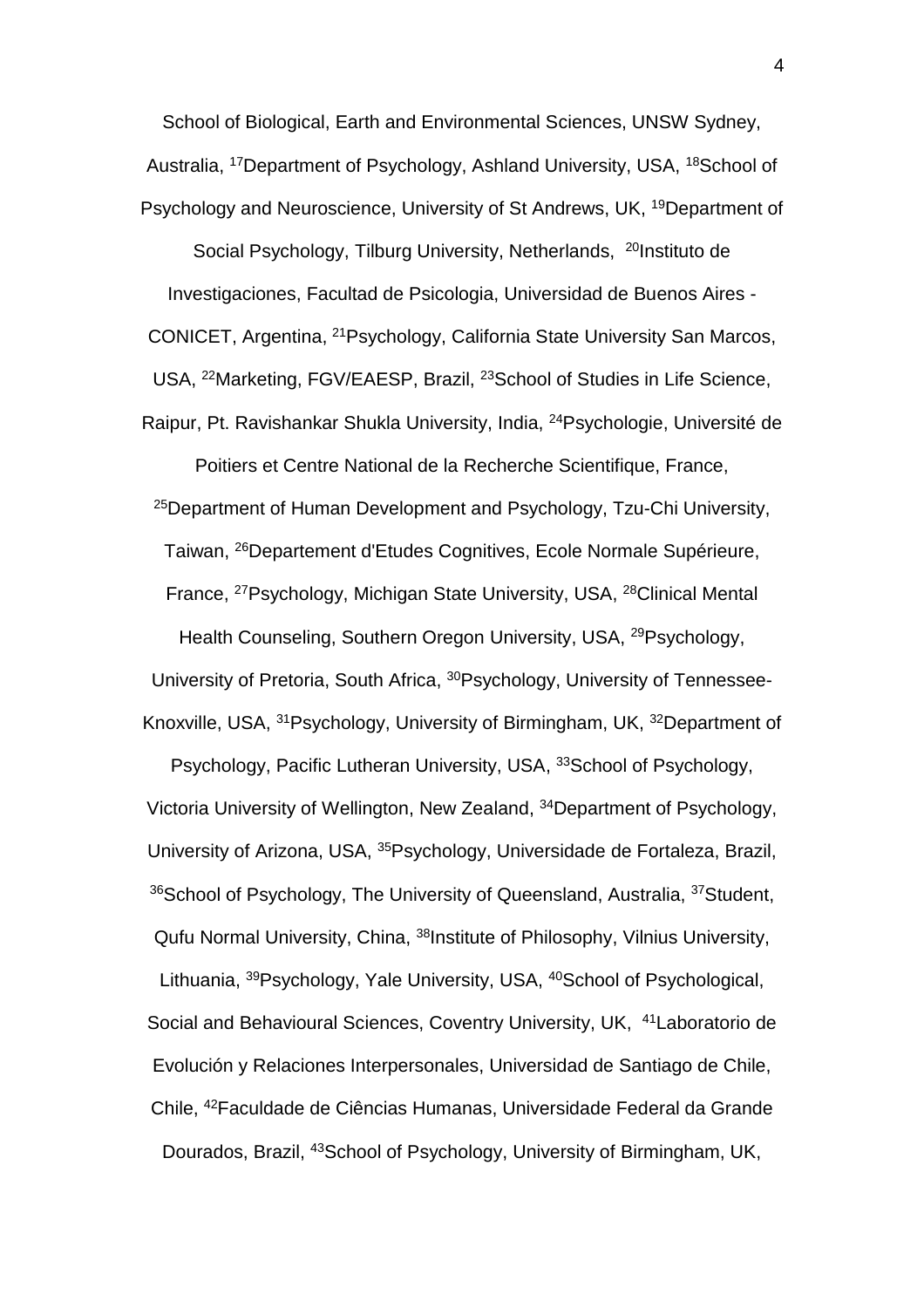<sup>44</sup>Department of Psychological Science, University of Arkansas, USA, 45Psychology, University of California, Riverside, USA, <sup>46</sup>Psychology, Bar Ilan University, Israel, <sup>47</sup>Psychology, Ben-Gurion University, Israel, <sup>48</sup>Lazaridis School of Business & Economics, Wilfrid Laurier University, Canada, <sup>49</sup>Psychology, National Autonomous University of Mexico, México, <sup>50</sup>Department of Psychology, Humboldt State Universtiy, USA, <sup>51</sup>Department of Affective Psychology, Eötvös Loránd University, Hungary, <sup>52</sup>Faculty of Psychology and Educational Science, University of Tehran, Iran, <sup>53</sup>Deutsches Resilienz Zentrum (DRZ), Johannes Gutenberg University Medical Center, Germany, <sup>54</sup>LIP/PC2S, Université Grenoble Alpes, France, <sup>55</sup>Facultad de Ciencias Sociales, Universidad de Palermo - CONICET, Argentina, <sup>56</sup>Research, Busara Center for Behavioral Economics, Kenya, <sup>57</sup>The Busara

Center for Behavioral Economics, Tanzania, <sup>58</sup>School of Psychology, University of Nottingham - Malaysia Campus, Malaysia, <sup>59</sup>Psychology, Liaoning Normal University, China, <sup>60</sup>Biological Personality Psychology, University of Göttingen, Germany, <sup>61</sup>Department of Psychology, Faculty of Arts, University of Pavol Jozef Šafárik in Košice, Slovakia, <sup>62</sup>CLLE (UMR 5263), Toulouse University, France, <sup>63</sup>Psychology, Ege University, Turkey, <sup>64</sup>School of Social Sciences and Psychology, Western Sydney University, Australia, <sup>65</sup>Laboratory for Neurocognition and Applied Cognition, Department of Psychology, University of Belgrade, Faculty of Philosophy, Serbia, <sup>66</sup>Psychology, National Cheng Kung University, Taiwan, <sup>67</sup>Department of Basic Psychological Research and Research Methods, Faculty of Psychology, University of Vienna, Austria, <sup>68</sup>Department of Psychology and Counselling, Universiti Tunku Abdul Rahman, Malaysia, <sup>69</sup>Psychology, Illinois Institute of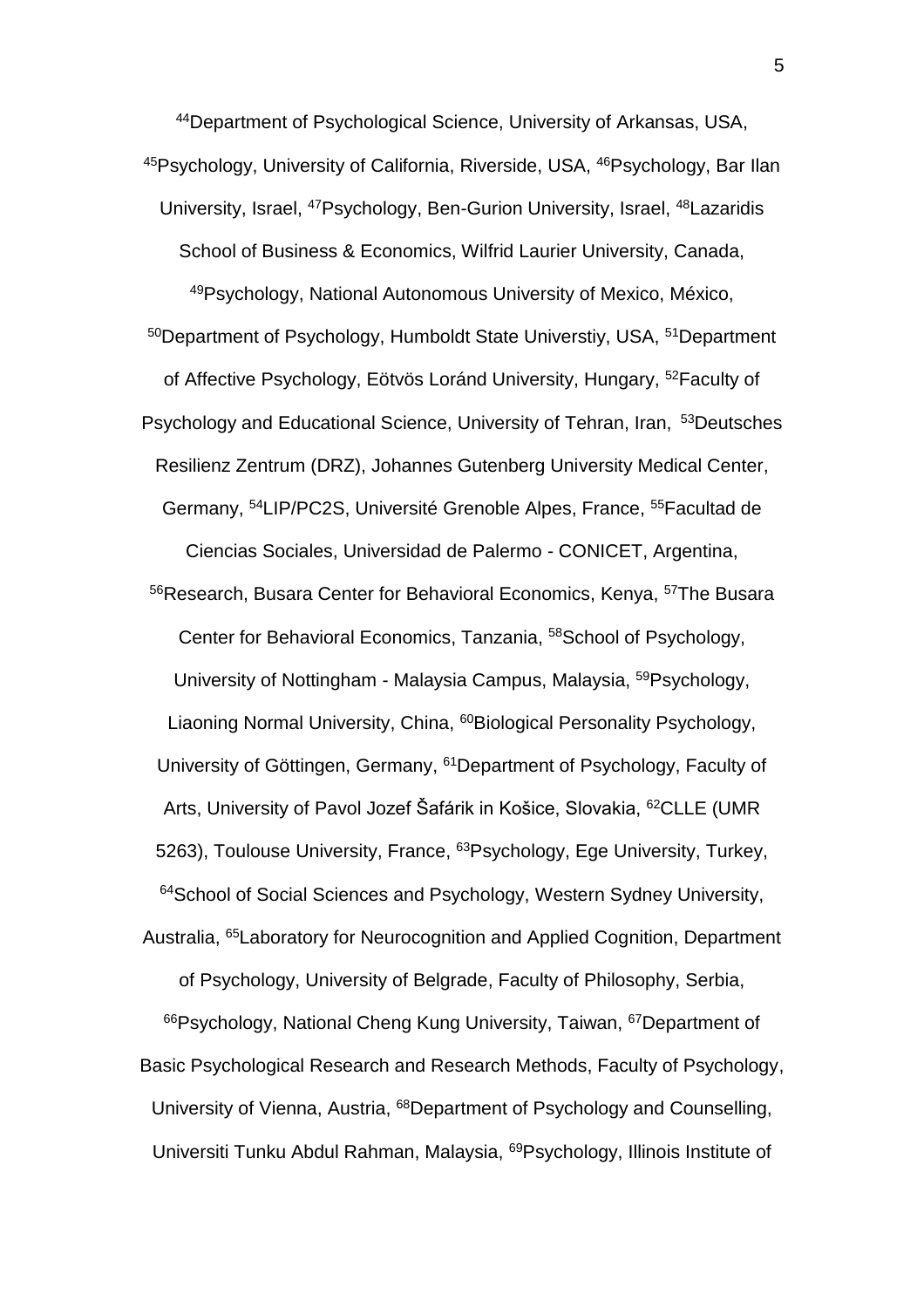Technology, USA, <sup>70</sup>Faculty of Psychology, Universidad El Bosque, Colombia, <sup>71</sup>Cognitive Science, Occidental College, United States, <sup>72</sup>Departament of Psychology, University of Porto, Portugal, <sup>73</sup>Department of Psychology, Hubei University, China, <sup>74</sup>Surgical and Medical Sciences, "Magna Graecia" University of Catanzaro, Italy, <sup>75</sup>Department of Psychology, University of Potsdam, Germany, Deutschland, <sup>76</sup>Faculty of Psychology, Chulalongkorn University, Thailand, <sup>77</sup>Health, Aging & Society, McMaster University, Canada, <sup>78</sup>Department of Psychology, Northern Illinois University, USA, <sup>79</sup>Psychology, University of Michigan, USA, <sup>80</sup>Department of Psychology, Willamette University, USA, <sup>81</sup>Laboratorio de Comportamiento Animal y Humano, Universidad de Playa Ancha, Chile, <sup>82</sup>Psychology, Florida International University, USA, <sup>83</sup>Psychology, Universite Pierre Mendes, France, 84Department of Psychology, University of Oslo, Norway, 85Psychology, University of Dayton, USA, <sup>86</sup>School of Social Sciences and Psychology, Western Sydney University, Australia, <sup>87</sup>Psychology, Üsküdar University, Turkey, <sup>88</sup>School of Education, Department of Primary Education, National and Kapodistrian University of Athens, Greece, <sup>89</sup>Department of Psychology, UIT The Arctic University of Norway, Norway, <sup>90</sup>School of Psychology, Massey University, New Zealand, <sup>91</sup> Centro de Estudios Avanzados, Universidad de Playa Ancha, Chile. <sup>92</sup>Psychological & Brain Sciences, University of California, Santa Barbara, USA, <sup>93</sup>CAS Key Laboratory of Behavioral Science, Institute of Psychology, Chinese Academy of Sciences, China, <sup>94</sup>Department of Psychology, Universidade Federal de São Carlos, Brazil, <sup>95</sup>Faculdade de Ciências Humanas, Universidade Federal da Grande Dourados, Brazil, <sup>96</sup>Psychology, Boğaziçi University, Turkey, <sup>97</sup>Psychology,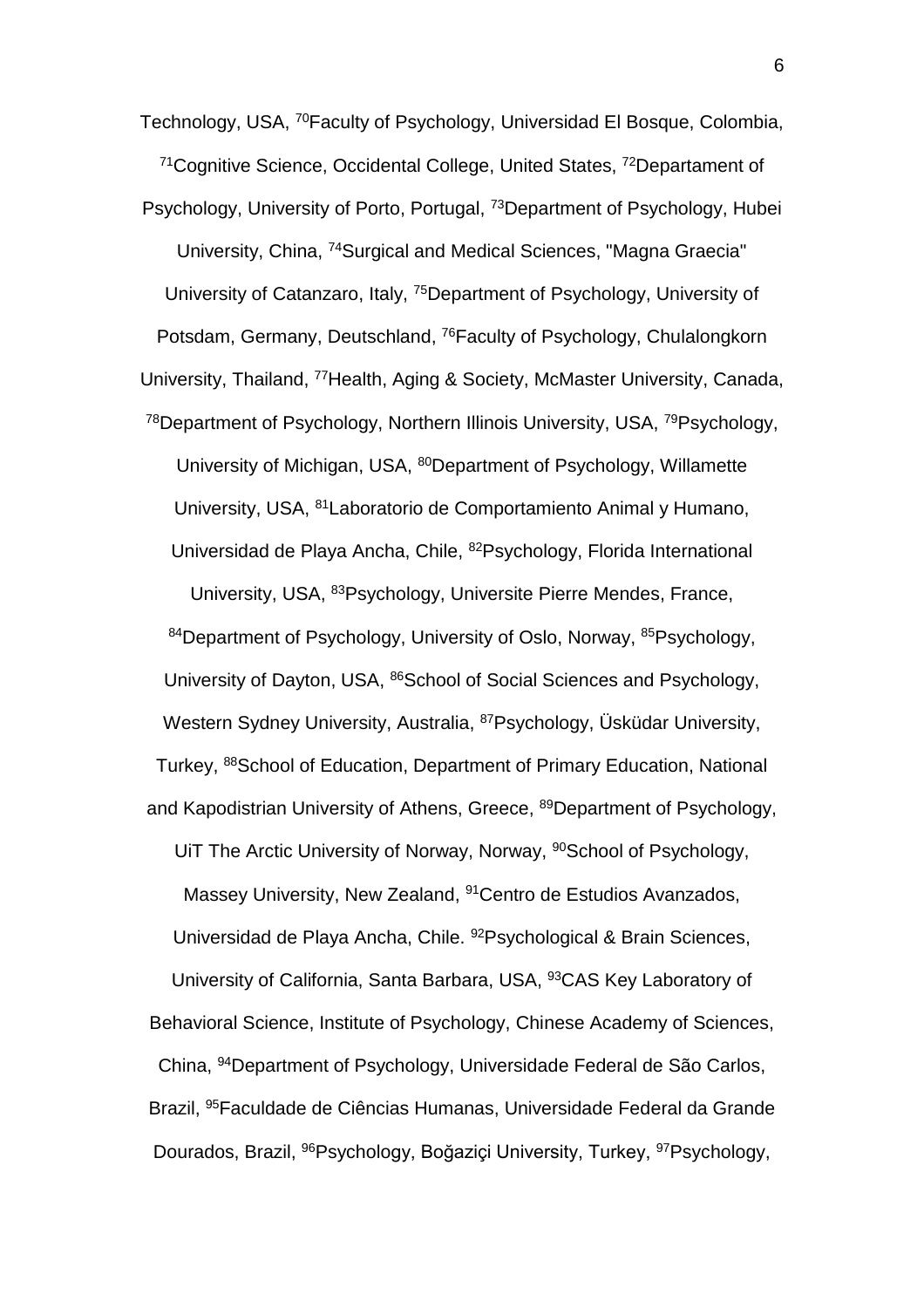School of Social Sciences, University of Dundee, UK, <sup>98</sup>Department of Strategy and Management, NHH Norwegian School of Economics, Norway, 99Department of Psychology, University of Copenhagen, Denmark, <sup>100</sup>Department of Psychology and Psychodynamics, Karl Landsteiner University of Health Sciences, Austria, <sup>101</sup>Department of Psychology, Southern Illinois University Carbondale, USA, <sup>102</sup>Psychology, Middlebury College, USA, <sup>103</sup>Department of Psychology, University of Tehran, Iran, <sup>104</sup>Brain Institute, Universidade Federal do Rio Grande do Norte, Brazil, <sup>105</sup>Psychology, University of Essex, UK, <sup>106</sup>Psychology, University of Exeter,

UK, <sup>107</sup>Department of Psychology, Macquarie University, Australia, <sup>108</sup>Psychology Department, University of Denver, USA, <sup>109</sup>Professor, Qufu Normal University, China, <sup>110</sup>Department of Community and Family Medicine, Universiti Malaysia Sabah, Malaysia, <sup>111</sup>School of Psychology and Clinical Language Sciences, University of Reading Malaysia, Malaysia, <sup>112</sup>Centre for Behavioural Science and Applied Psychology, Sheffield Hallam University, UK, <sup>113</sup>Psychology, Universidad Autnoma de Madrid, Spain, <sup>114</sup>Department of Developmental Cognitive Psychology, University of Geneva, Switzerland, <sup>115</sup>Psychology, Tufts University, USA, <sup>116</sup>Departamento de Psicología Básica, Universidad Autónoma de Madrid, Spain, <sup>117</sup>Department of Experimental Psychology, Institute of Psychology, University of Sao Paulo, Brazil, <sup>118</sup>Center for Social and Cultural Psychology, Université Libre de Bruxelles, Belgium, <sup>119</sup>Faculty of Psychology and Educational Sciences, University of Leuven, Belgium, <sup>120</sup>Psychology, Ithaca College, USA, <sup>121</sup>Faculty of Psychology and Educational Sciences, University of Geneva, Switzerland, <sup>122</sup>Department of Philosophy, Sociology, Education and Applied Psychology, University of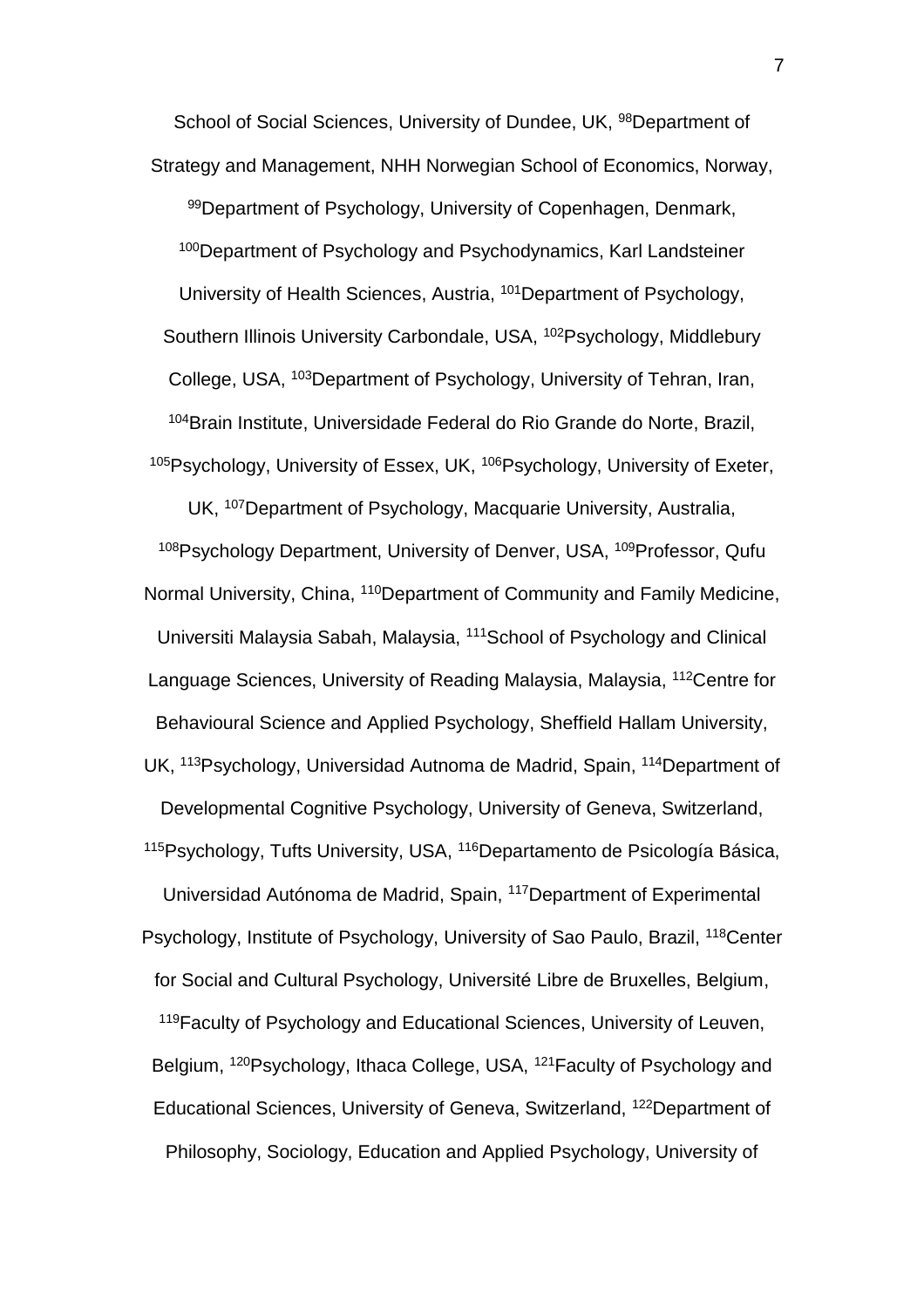Padova, Italy, <sup>123</sup>School of Psychology, UNSW Sydney, Australia, <sup>124</sup>School of Behavioural and Health Sciences, Australian Catholic University, Australia, <sup>125</sup>Psychology, Montclair State University, USA, <sup>126</sup>Escuela de Psicología, Universidad Católica del Norte, Chile, <sup>127</sup>Applied Psychology, Wenzhou University, China, <sup>128</sup>Developmental Behavioral Genetics Lab, Psychological Institute of Russian Academy of Education, Russia, <sup>129</sup>Department of Psychology, University of Copenhagen, Denmark.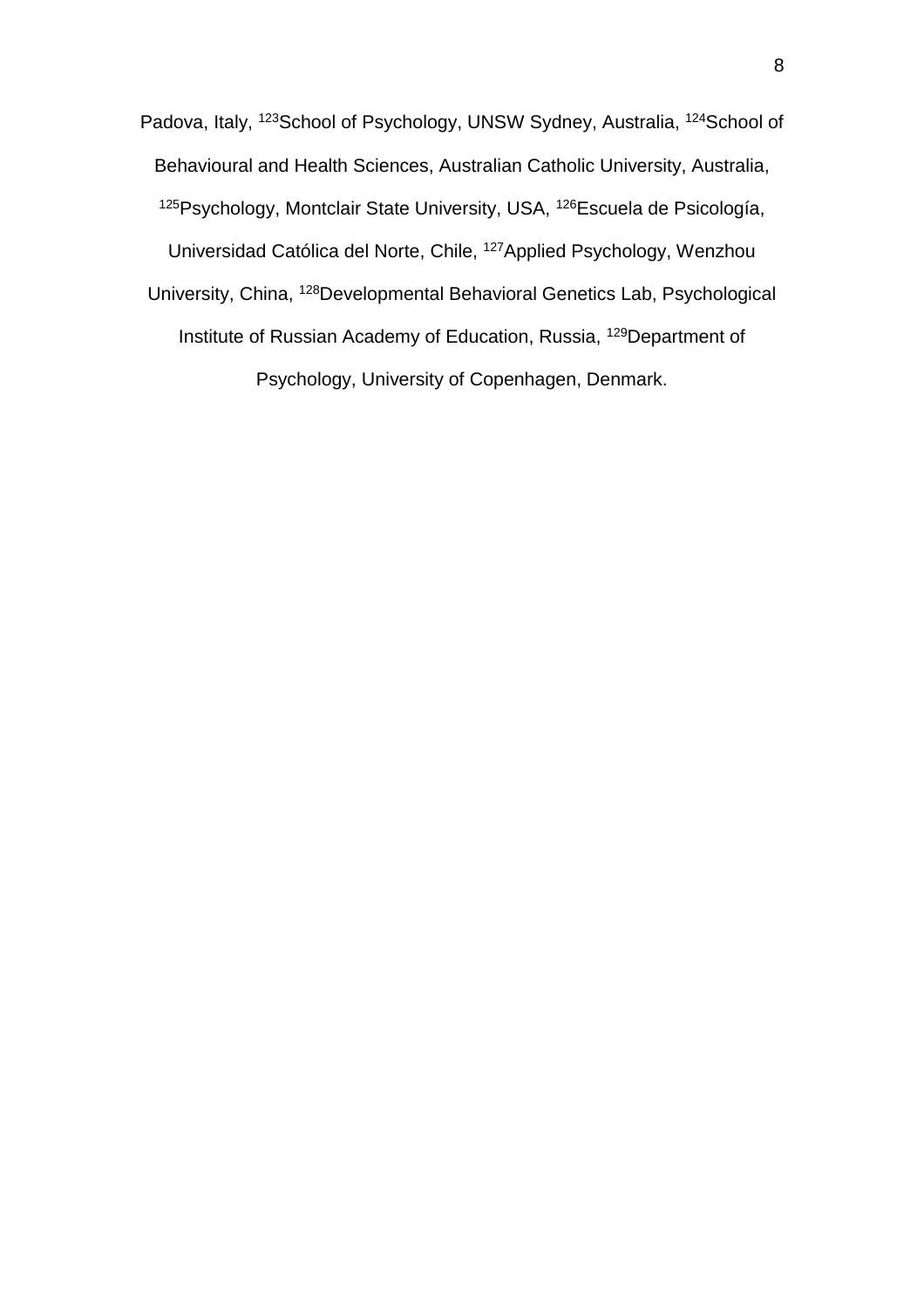### Abstract

Over the last ten years, Oosterhof and Todorov's valence-dominance model has emerged as the most prominent account of how people evaluate faces on social dimensions. In this model, two dimensions (valence and dominance) underpin social judgments of faces. To which world regions this model applies is a critical, yet unanswered, question. We will address this question by replicating Oosterhof and Todorov's methodology across multiple world regions.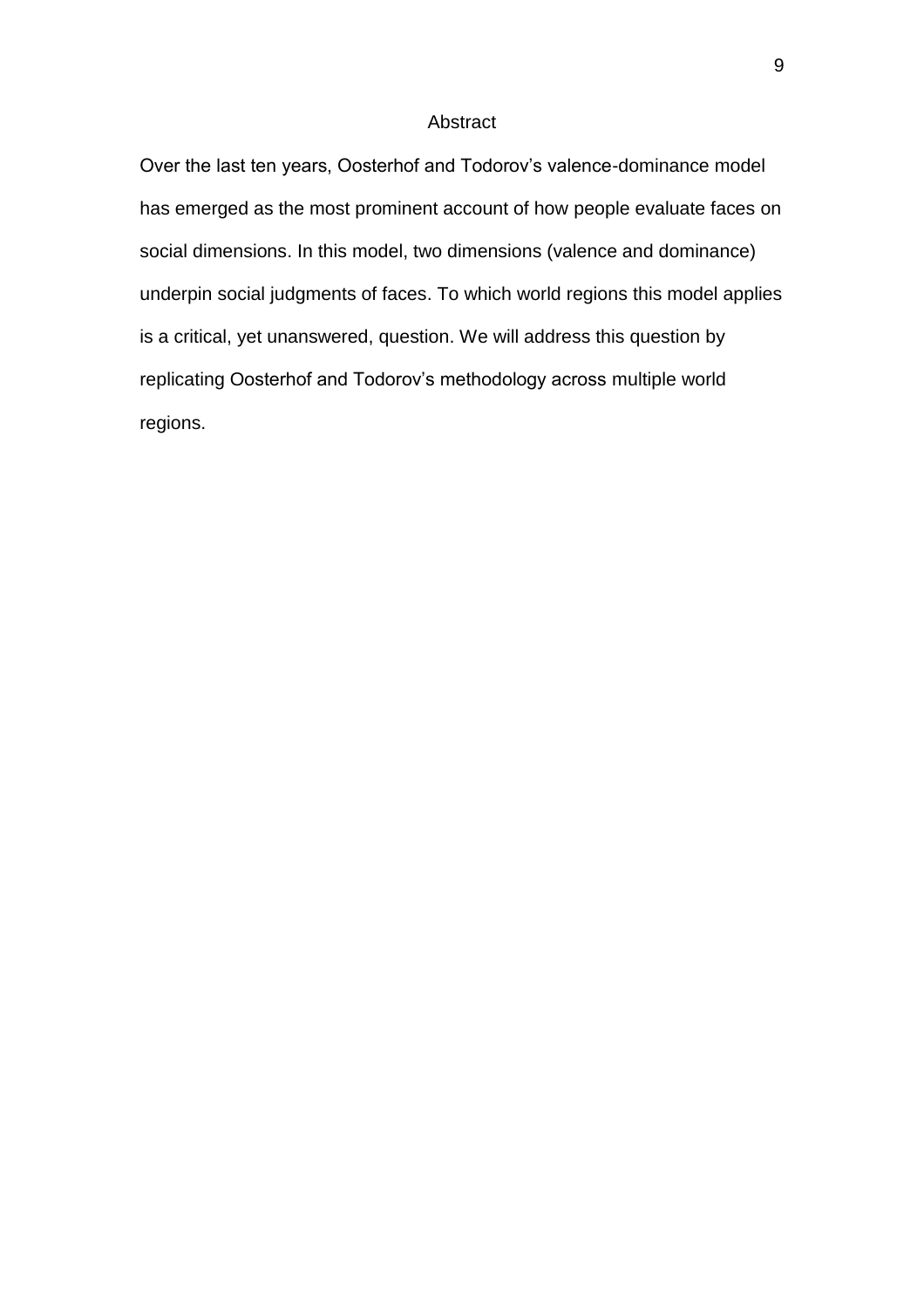# To Which World Regions Does the Valence-Dominance Model of Social

## Perception Apply?

People quickly and involuntarily form impressions of others based on their facial appearance<sup>1-3</sup>. These impressions then influence important social outcomes<sup>4,5</sup>. For example, people are more likely to cooperate in socioeconomic interactions with individuals whose faces are evaluated as more trustworthy<sup>6</sup>, vote for individuals whose faces are evaluated as more competent<sup>7</sup>, and seek romantic relationships with individuals whose faces are evaluated as more attractive<sup>8</sup>. Facial appearance can even influence life-ordeath outcomes. For example, untrustworthy-looking defendants are more likely to receive death sentences<sup>9</sup>. Given that such evaluations influence profound outcomes, understanding how people evaluate others' faces can provide insight into a potentially important route through which social stereotypes impact behavior<sup>10,11</sup>.

Over the last decade, Oosterhof and Todorov's valence-dominance model<sup>12</sup> has emerged as the most prominent account of how we evaluate faces on social dimensions<sup>5</sup>. Oosterhof and Todorov identified 13 different traits (aggressiveness, attractiveness, caringness, confidence, dominance, emotional stability, unhappiness, intelligence, meanness, responsibility, sociability, trustworthiness, and weirdness) that perceivers spontaneously use to evaluate faces when forming trait impressions<sup>12</sup>. From these traits, they derived a two-dimensional model of perception: *valence* and *dominance*. *Valence,* best characterized by rated trustworthiness, was defined as the extent to which the target was perceived as having the *intention* to harm the viewer<sup>12</sup> . *Dominance,* best characterized by rated dominance, was defined as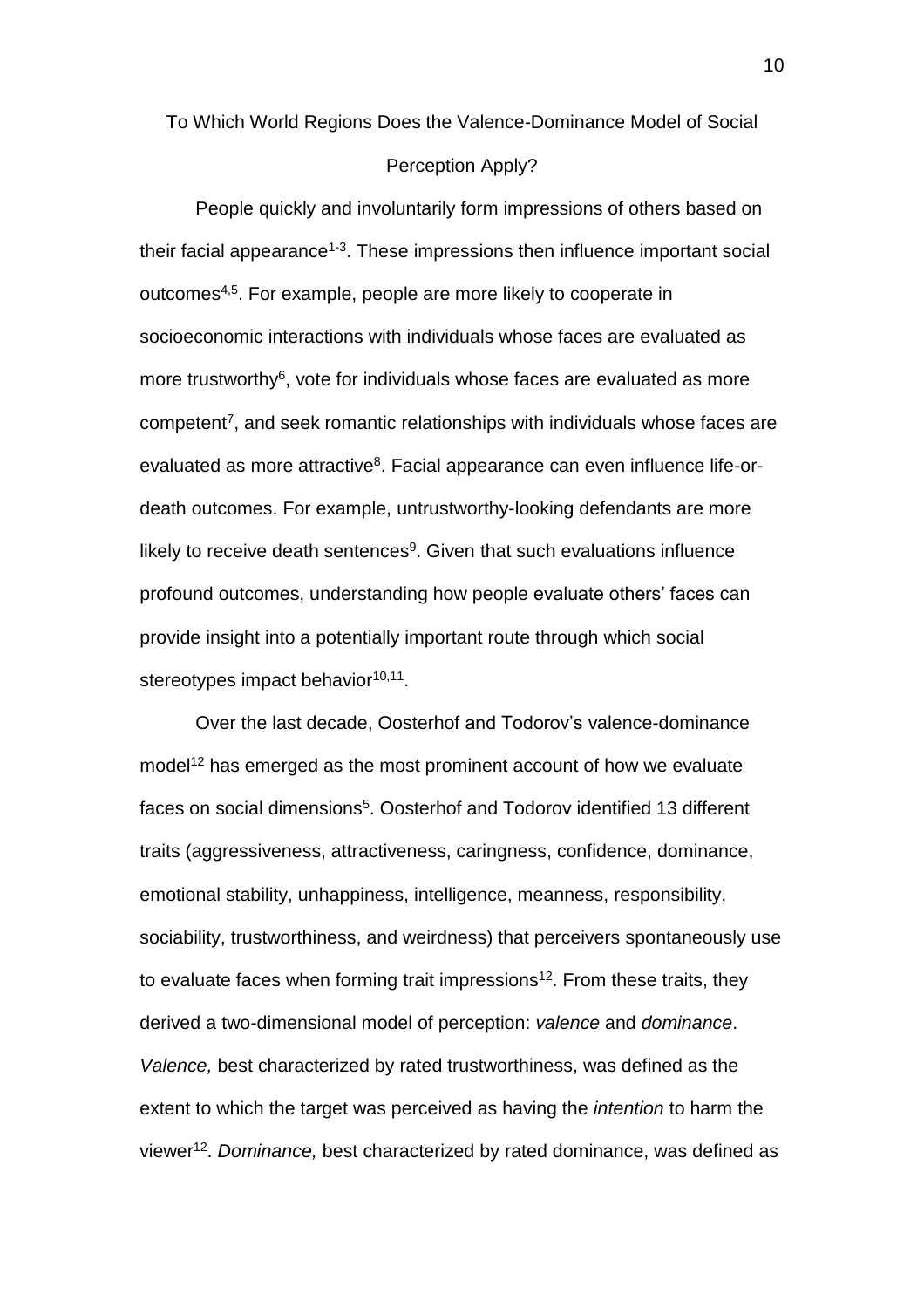the extent to which the target was perceived as having the *ability* to inflict harm on the viewer<sup>12</sup>. Crucially, the model proposes that these two dimensions are sufficient to drive social evaluations of faces. As a consequence, the majority of research on the effects of social evaluations of faces has focused on one or both of these dimensions $^{\mathrm{4,5}}$ .

Successful replications of the valence-dominance model have only been conducted in Western samples<sup>13,14</sup>. This focus on the West is consistent with research on human behavior more broadly, which typically draws general assumptions from analyses of Western participants' responses<sup>15</sup>. Kline et al. recently termed this problematic practice the *Western centrality assumption* and argued that regional variation, rather than universality, is likely the default for human behavior<sup>16</sup>.

Consistent with Kline's notion that human behavior is best characterized by regional variation, two recent studies of social evaluation of faces by Chinese participants indicate different factors underlie their  $impressions<sup>17,18</sup>$ . Both studies reported that Chinese participants' social evaluations of faces were underpinned by a valence dimension similar to that reported by Oosterhof and Todorov for Western participants, but not by a corresponding dominance dimension. Instead, both studies reported a second dimension, referred to as *capability*, which was best characterized by rated intelligence. Furthermore, the ethnicity of the faces rated only subtly affected perceptions<sup>17</sup>. Research into potential cultural differences in the effects of experimentally manipulated facial characteristics on social perceptions has also found little evidence that cultural differences in social perceptions of faces depend on the ethnicity of the faces presented<sup>19-21</sup>. Collectively, these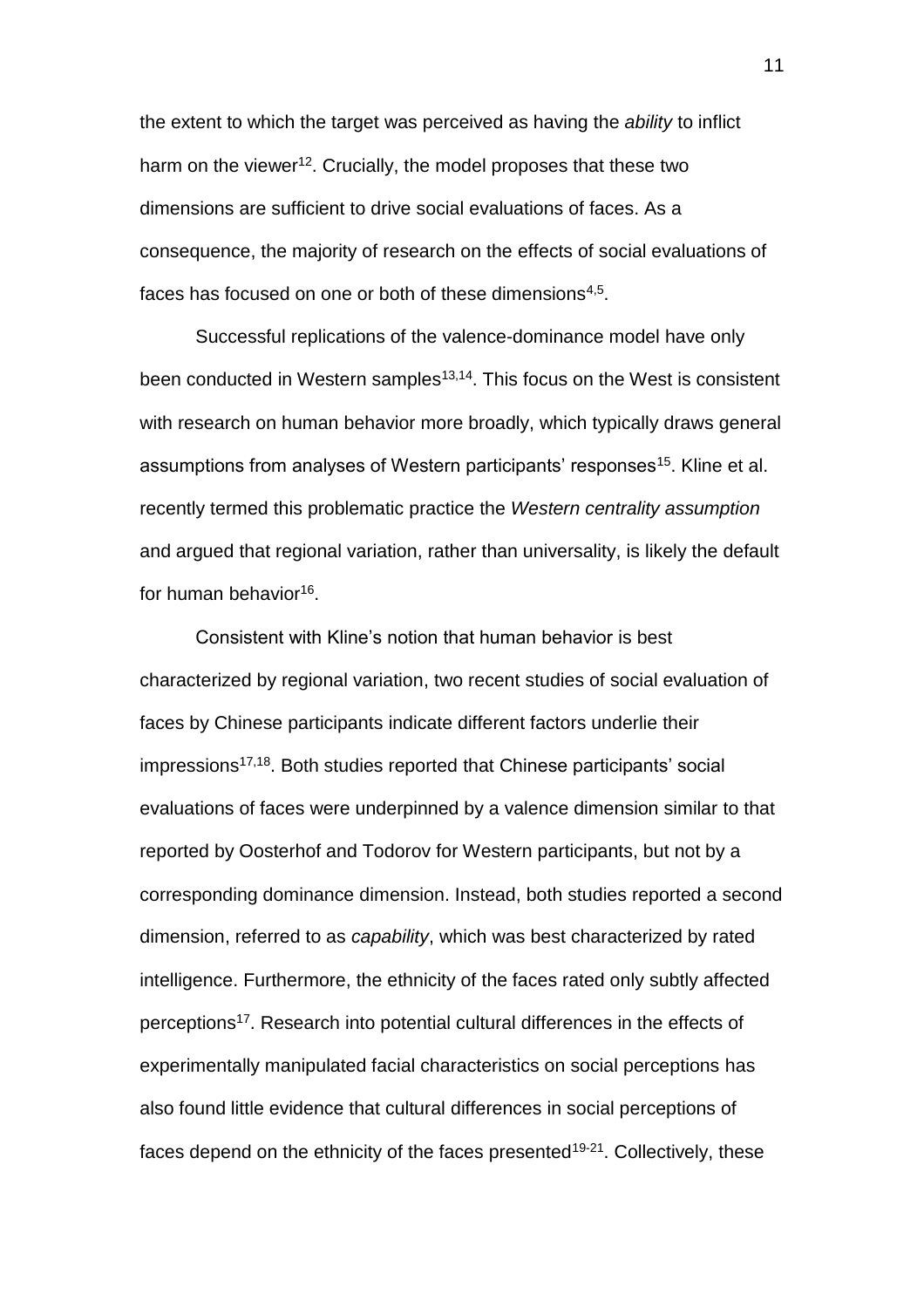results suggest that the Western centrality assumption may be an important barrier to understanding how people evaluate faces on social dimensions. Crucially, these studies also suggest that the valence-dominance model is not necessarily a universal account of social evaluations of faces and warrants further investigation in the broadest set of samples possible.

Although the studies described above demonstrate that the valencedominance model is not perfectly universal, to which specific world regions it does and does not apply are open and important questions. Demonstrating differences between British and Chinese raters is evidence against the universality of the valence-dominance model, but it does not adequately address these questions. Social perception in China may be unique in not fitting the valence-dominance model because of the atypically high general importance placed on status-related traits, such as capability, during social interactions in China<sup>22,23</sup>. Indeed, Tan et al. demonstrated face-processing differences between Chinese participants living in mainland China and Chinese participants living in nearby countries, such as Malaysia<sup>24</sup>. Insights regarding the unique formation of social perceptions in other cultures and world regions are lacking. Only a large-scale study investigating social perceptions in many different world regions can provide such insights.

To establish the world regions to which the valence-dominance model applies, we will replicate Oosterhof and Todorov's methodology<sup>12</sup> in a wide range of world regions (Africa, Asia, Australia and New Zealand, Central America and Mexico, Eastern Europe, the Middle East, the USA and Canada, Scandinavia, South America, the UK, and Western Europe; see Table 1). Our study will be the most comprehensive test of social evaluations of faces to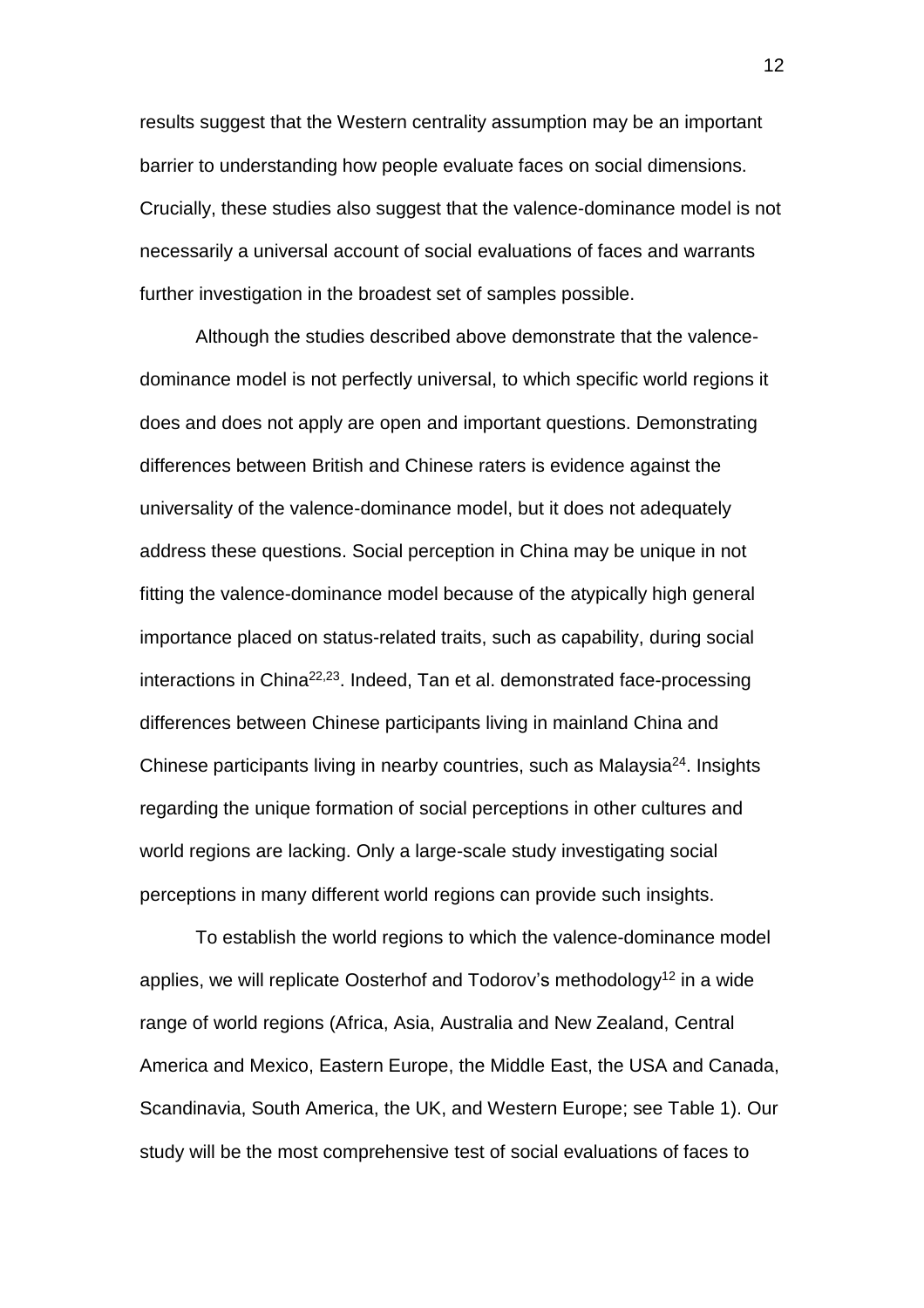date, including more than 9,000 participants. Participating research groups were recruited via the Psychological Science Accelerator project<sup>25-27</sup>. Previous studies compared two cultures to demonstrate regional differences<sup>17,18</sup>. By contrast, the scale and scope of our study will allow us to generate the most comprehensive picture of the world regions to which the valence-dominance model does and does not apply.

We will test two specific competing predictions.

**Prediction 1.** The valence-dominance model will apply to all world regions.

**Prediction 2.** The valence-dominance model will apply in Western-world regions, but not other world regions.

Table 1

*World Regions, Countries, and Localities of Planned Data Collection* 

| World region                      | <b>Countries and Localities</b>     |
|-----------------------------------|-------------------------------------|
| Africa                            | Kenya, South Africa                 |
| Asia                              | China, India, Malaysia, Taiwan,     |
|                                   | Thailand                            |
| Australia and New Zealand         | Australia, New Zealand              |
| <b>Central America and Mexico</b> | Ecuador, El Salvador, Mexico        |
| Eastern Europe                    | Hungary, Lithuania, Poland, Russia, |
|                                   | Serbia, Slovakia                    |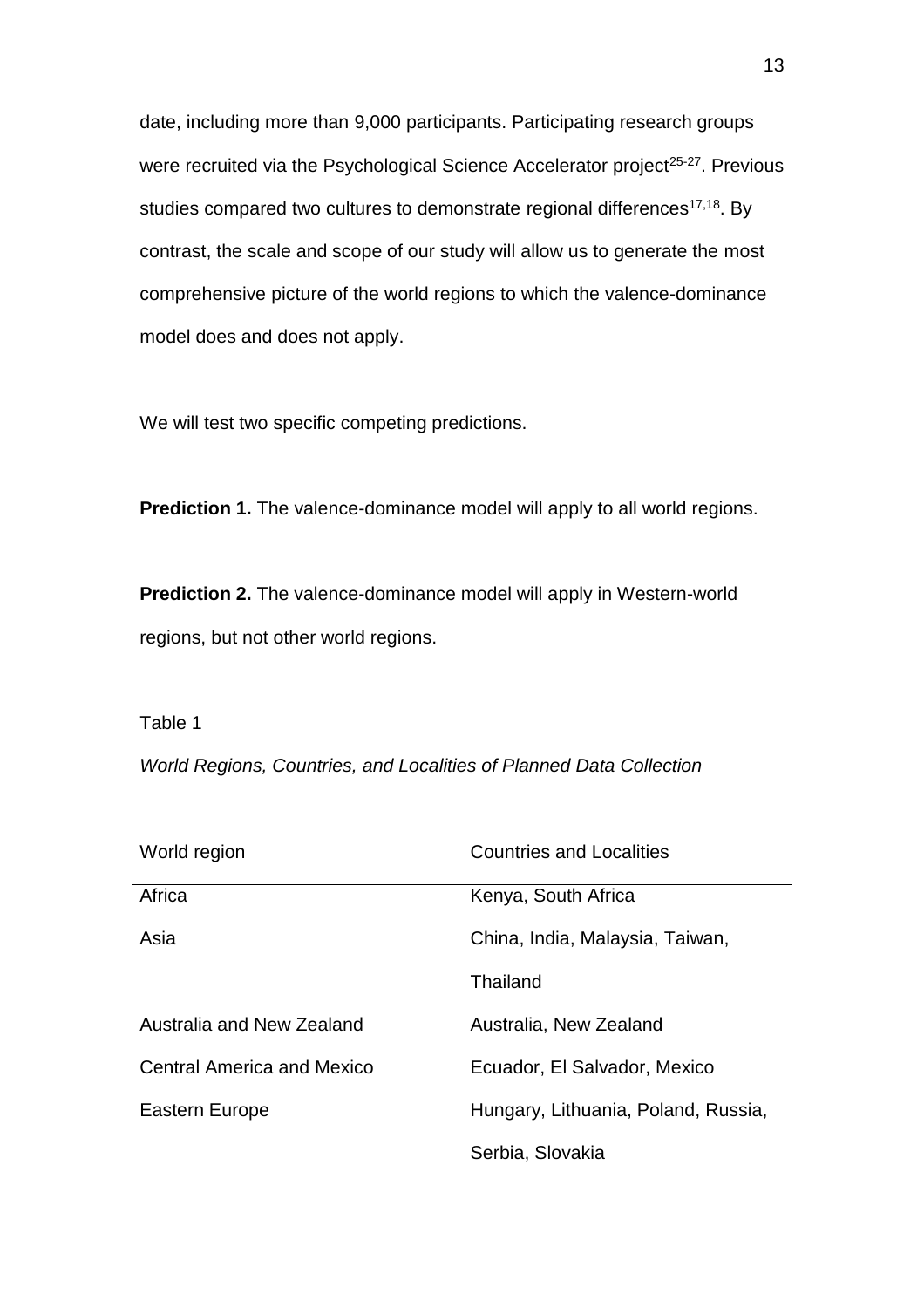| The Middle East    | Iran, Israel, Turkey               |
|--------------------|------------------------------------|
| The USA and Canada | Canada, the USA                    |
| Scandinavia        | Denmark, Norway                    |
| South America      | Argentina, Brazil, Chile, Colombia |
| The UK             | England, Scotland, Wales           |
| Western Europe     | Austria, Belgium, France, Germany, |
|                    | Italy, the Netherlands, Portugal,  |
|                    | Spain, Switzerland                 |

*Note*. We will collect data from a minimum of 350 raters per world region based on the simulations described in the Methods section below.

## **Methods**

# **Ethics**

Each research group has approval from their local Ethics Committee or IRB to conduct the study, has explicitly indicated that their institution does not require approval for the researchers to conduct this type of face-rating task, or has explicitly indicated that the current study is covered by a preexisting approval. Although the specifics of the consent procedure will differ across research groups, all participants will provide informed consent. All data will be stored centrally on University of Glasgow servers.

### **Procedure**

Oosterhof and Todorov derived their valence-dominance model from a principal components analysis of ratings (by US raters) of 66 faces for 13 different traits (aggressiveness, attractiveness, caringness, confidence, dominance, emotional stability, intelligence, meanness, responsibility,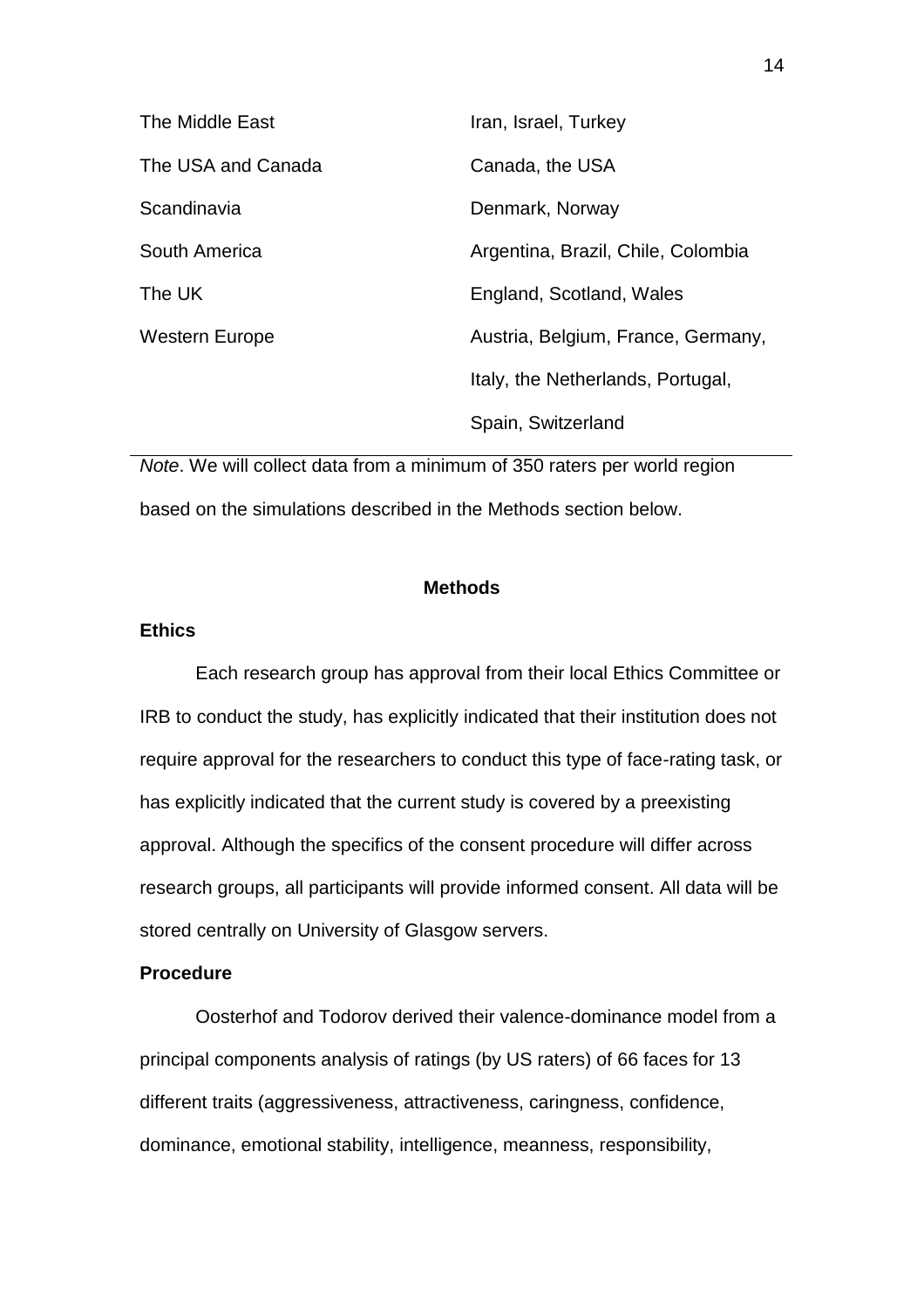sociability, trustworthiness, unhappiness, and weirdness)<sup>12</sup>. Using the criteria of the number of components with eigenvalues greater than 1.0, this analysis produced two principal components. The first component explained 63% of the variance in trait ratings, strongly correlated with rated trustworthiness (*r* = .94), and weakly correlated with rated dominance (*r* = -.24). The second component explained 18% of the variance in trait ratings, strongly correlated with rated dominance ( $r = .93$ ), and weakly correlated with rated trustworthiness  $(r = -.06)$ . We will replicate Oosterhof and Todorov's method<sup>12</sup> and primary analysis in each world region we examine.

Stimuli in our study will come from an open-access, full-color, face image set $^{28}$  consisting of 60 men and 60 women taken under standardized photographic conditions ( $M_{\text{age}} = 26.4$  years,  $SD = 3.6$  years, Range = 18 to 35 years). These 120 images will consist of 30 Black (15 male, 15 female), 30 White (15 male, 15 female), 30 Asian (15 male, 15 female), and 30 Latin faces (15 male, 15 female). As in Oosterhof and Todorov's study<sup>12</sup>, the individuals photographed posed looking directly at the camera with a neutral expression, and all of background, lighting, and clothing (here, a grey t-shirt) are constant across images.

In our study, adult raters will be randomly assigned to rate the 13 adjectives tested by Oosterhof and Todorov using scales ranging from 1 (*Not at all*) to 9 (*Very*) for all 120 faces in a fully randomized order at their own pace. Because all researchers will collect data through an identical interface (except for differences in instruction language), data collection protocols will be highly standardized across labs. Each participant will complete the block of 120 face-rating trials twice so that we can report test-retest reliabilities of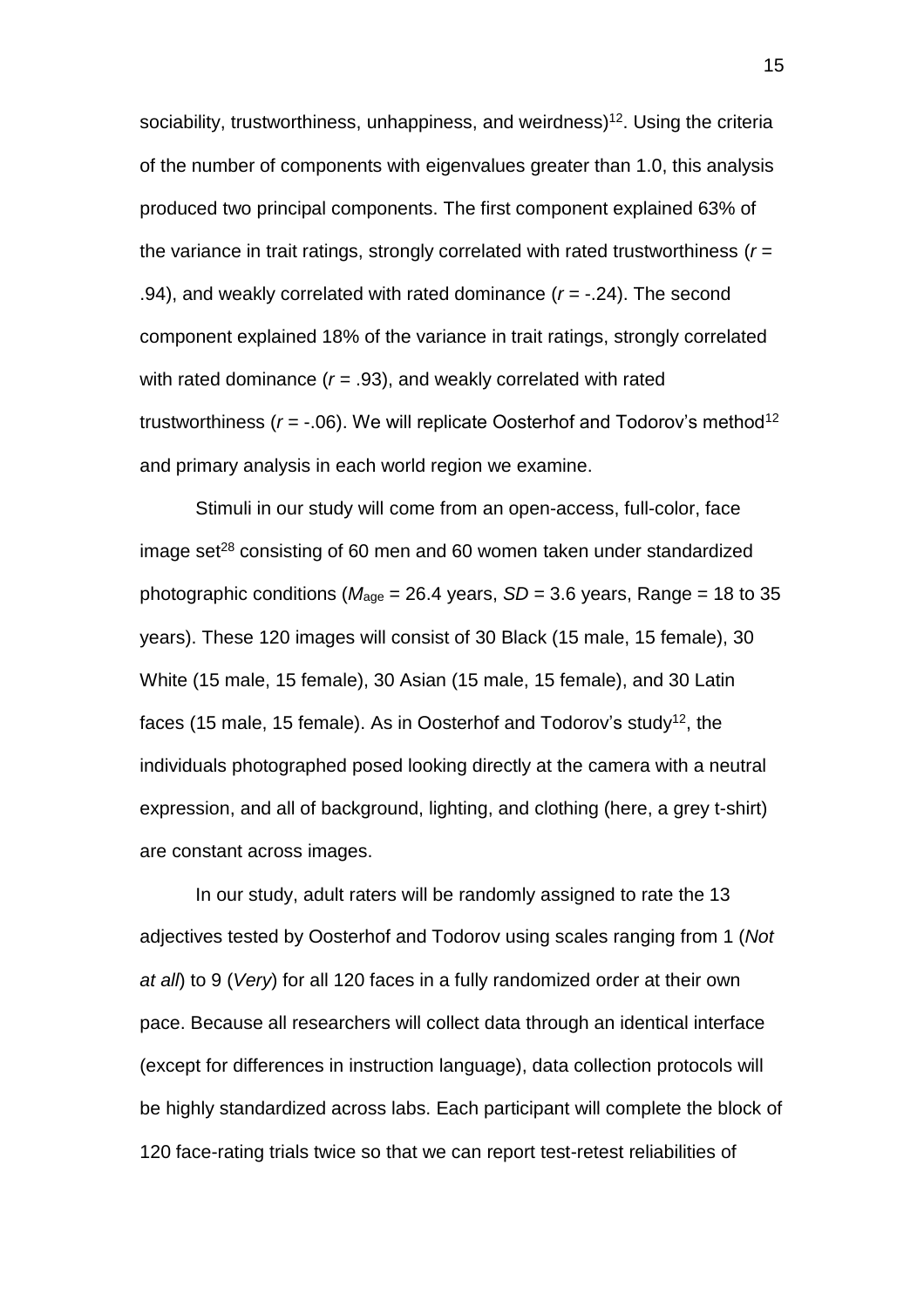ratings; ratings from the first and second blocks will be averaged for all analyses (see CODE 1.5.5 in the Supplemental Materials).

Raters will also complete a short questionnaire requesting demographic information (sex, age, ethnicity). These variables were not considered in Oosterhof and Todorov's analyses but will be collected in our study so that other researchers can use them in secondary analyses of the published data. The data from this study will be the largest and most comprehensive open access set of face ratings from around the world with open stimuli by far, providing an invaluable resource for further research addressing the Western centrality assumption in person perception research.

Raters will complete the task in a language appropriate for their country (see below). To mitigate potential problems with translating single-word labels, dictionary definitions for each of the 13 traits will be provided. Twelve of these dictionary definitions have previously been used to test for effects of social impressions on the memorability of face photographs<sup>19</sup>. Dominance (not included in that study) will be defined as "strong, important."

### **Participants**

Simulations determined that we should obtain at least 25 different raters for each of the 13 traits in every region (see<https://osf.io/x7fus/> for code and data). We focused on ratings of attractiveness and intelligence for the simulations because they showed the highest and lowest agreement among the traits analyzed by Oosterhof and Todorov, respectively. First, we sampled from a population of 2,513 raters, each of whom had rated the attractiveness of 102 faces; these simulations showed that more than 99% of 1,000 random samples of 25 raters produced good or excellent interrater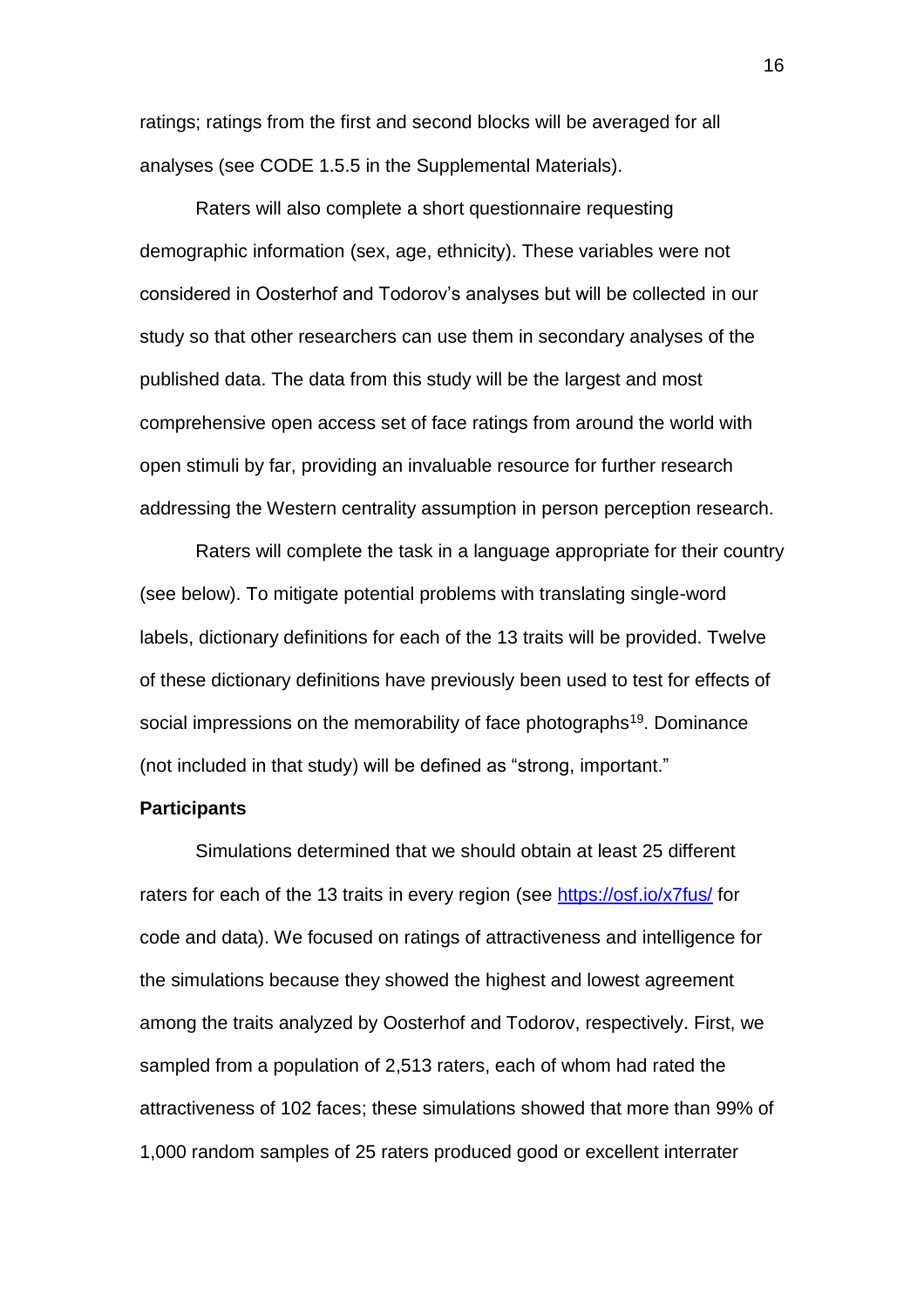reliability coefficients (Cronbach's αs >.80). We then repeated these simulations sampling from a population of 37 raters, each of whom rated the intelligence of 100 faces, showing that 93% of 1,000 random samples of 25 raters produced good or excellent interrater reliability coefficients (Cronbach's αs >.80). Thus, averages of ratings from 25 or more raters will produce reliable dependent variables in our analyses; we plan to test at least 9,000 raters in total.

In addition to rating the faces for the 13 traits examined by Oosterhof and Todorov, 25 participants in each region will be randomly assigned to rate the targets' age in light of Sutherland et al.'s results showing that a youth/attractiveness dimension emerged from analyses of a sample of faces with a very diverse age range<sup>30</sup>. Age ratings will not be included in analyses relating to replications of Oosterhof and Todorov's valence-dominance model, but analyzed only in additional exploratory analyses.

### **Analysis Plan**

The code to be used for these analyses is included in the Supplemental Materials and publicly available from the Open Science Framework [\(https://osf.io/87rbg/\)](https://osf.io/87rbg/). To facilitate assessment of the Stage 1 Registered Report, the specific sections of code are cited below as (CODE x.x.x).

Ratings from each world region will be analyzed separately and anonymous raw data will be published on the Open Science Framework. Our analyses will directly replicate the principal component analysis reported by Oosterhof and Todorov to test their theoretical model in each region sampled (CODE 2.1). First, we will calculate the average rating for each face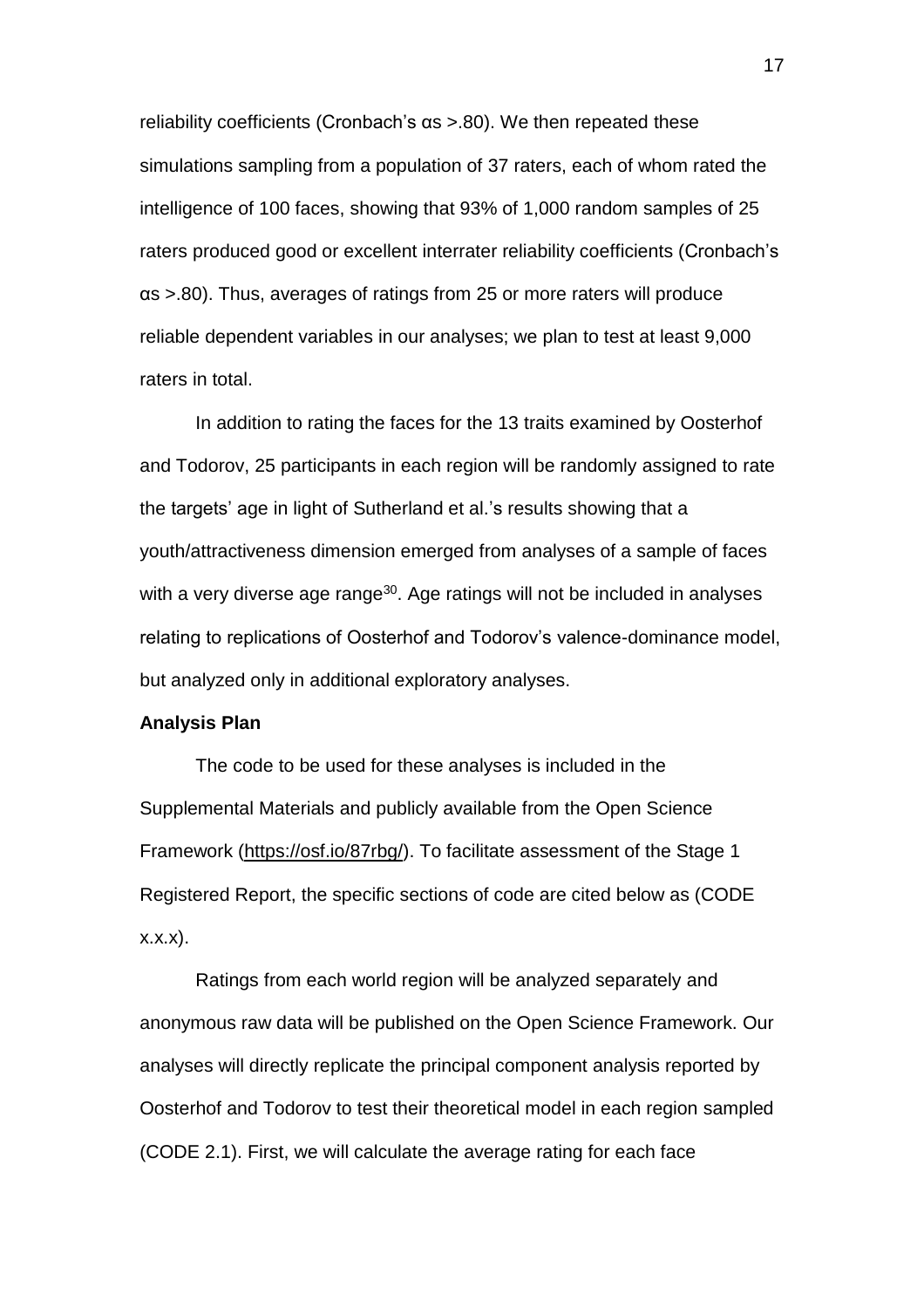separately for each of the 13 traits (CODE 2.1.2). We will then subject these mean ratings to principal component analysis with orthogonal components and no rotation, as Oosterhof and Todorov did (CODE 2.1.3). Using the criteria reported they reported, we will retain and interpret components with eigenvalues greater than 1.0 (CODE 2.1.3.1).

**Criteria for replicating Oosterhof and Todorov's valencedominance model.** We will use multiple sources of evidence to judge whether Oosterhof and Todorov's valence-dominance model replicated in a given world region. First, we will examine the solution from the principal components analysis conducted in each region and determine if Oosterhof and Todorov's primary pattern replicated according to three criteria: (i) the first two components have eigenvalues greater than 1.0, (ii) the first component (i.e., the one explaining more of the variance in ratings) correlates strongly with trustworthiness ( $\lambda$  > .7) and weakly with dominance ( $\lambda$  < .5), and (iii) the second component (i.e., the one explaining less of the variance in ratings) correlates strongly with dominance ( $\lambda$  > .7) and weakly with trustworthiness ( $\lambda$ < .5). If the solution in a world region meets all three of these criteria, we will conclude that the primary pattern of the model replicated in that region (CODE 2.1.3.3).

In addition to reporting whether the primary pattern was replicated in each region, we will also report Tucker's coefficient of congruence<sup>31,32</sup>. The congruence coefficient, ϕ, ranges from -1 to 1 and quantifies the similarity between two vectors of loadings $33$ . It is:

$$
\phi(x, y) = \frac{\sum x_i y_i}{\sqrt{\sum x_i^2 \sum y_i^2}}
$$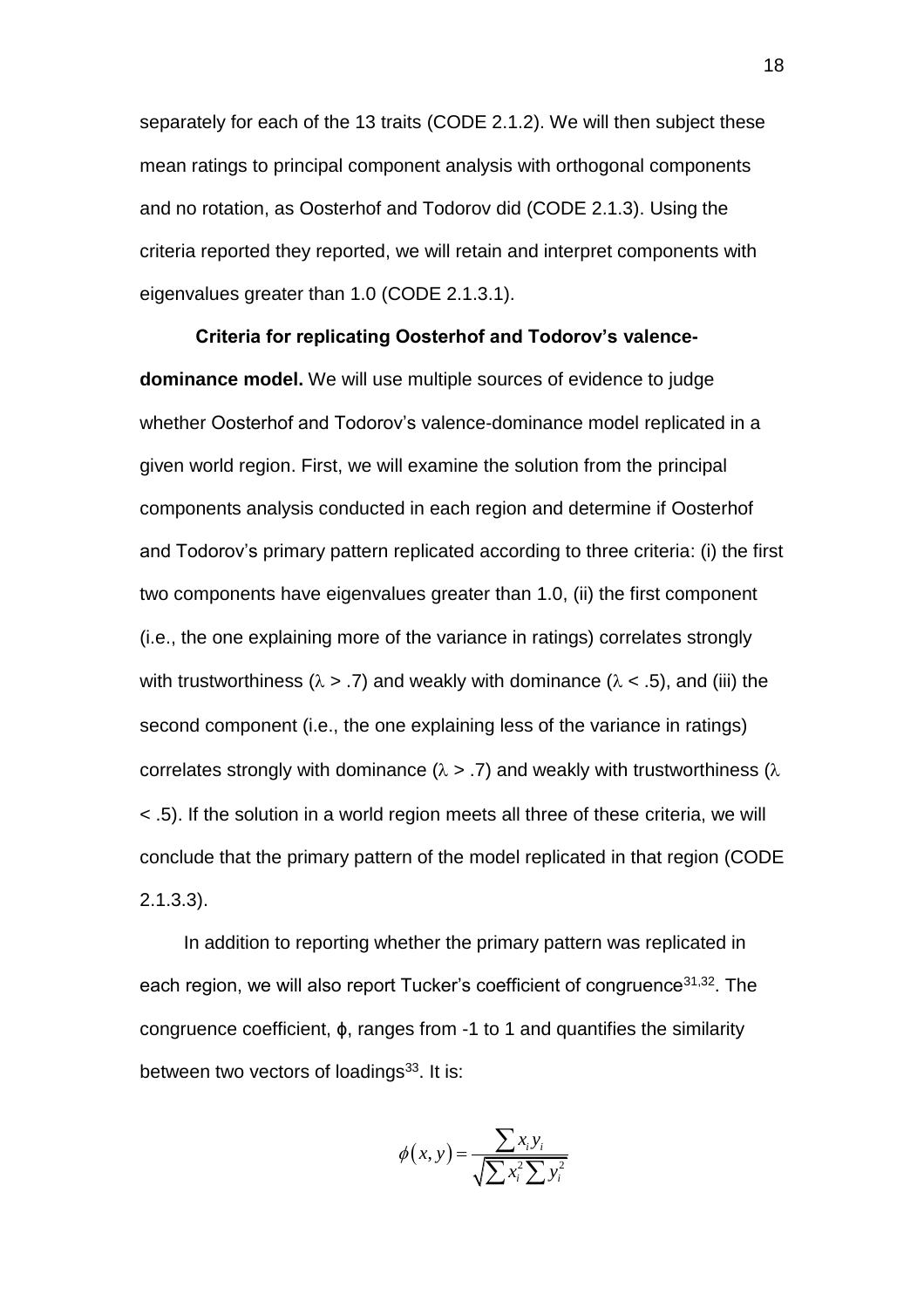where  $x_i$  and  $y_i$  are the loadings of variable  $i$  ( $i = 1, ..., n$  number of indicators in the analysis) onto factors *x* and *y*. For the purposes of the current research we will compare the vector of loadings from the first component from Oosterhof and Todorov to the vector of loadings from the first component estimated from each world region. We will repeat this analysis for the second component. This will produce a standardized measure of component similarity for each component in each world region that is not sensitive to the mean size of the loadings<sup>34</sup>. Further, this coefficient is fitting for the current study because it does not require an a priori specification of a factor structure for each group, as would be needed if we were to compare the factor structures in a multiple-group confirmatory factor analysis. Following previous guidelines<sup>34</sup>, we will conclude that the components in Oosterhof and Todorov are not similar to those estimated in a given world region if the coefficient is less than .85, are fairly similar if it is between .85 - .94, and equal if it is greater than .95. (CODE 2.1.4.2).

Thus, we will report whether the solution has the same primary pattern that Oosterhof and Todorov found and quantify the degree of similarity between each component and the corresponding component from Oosterhof and Todorov's work. This connects to our competing predictions:

Prediction 1 (The valence-dominance model will apply to all world regions) will be supported if the solution from the principal components analysis conducted in each region satisfy *all* of the criteria described above. Specifically, the primary pattern is replicated and the components have at least a fair degree of similarity as quantified by a ϕ of .85 or greater.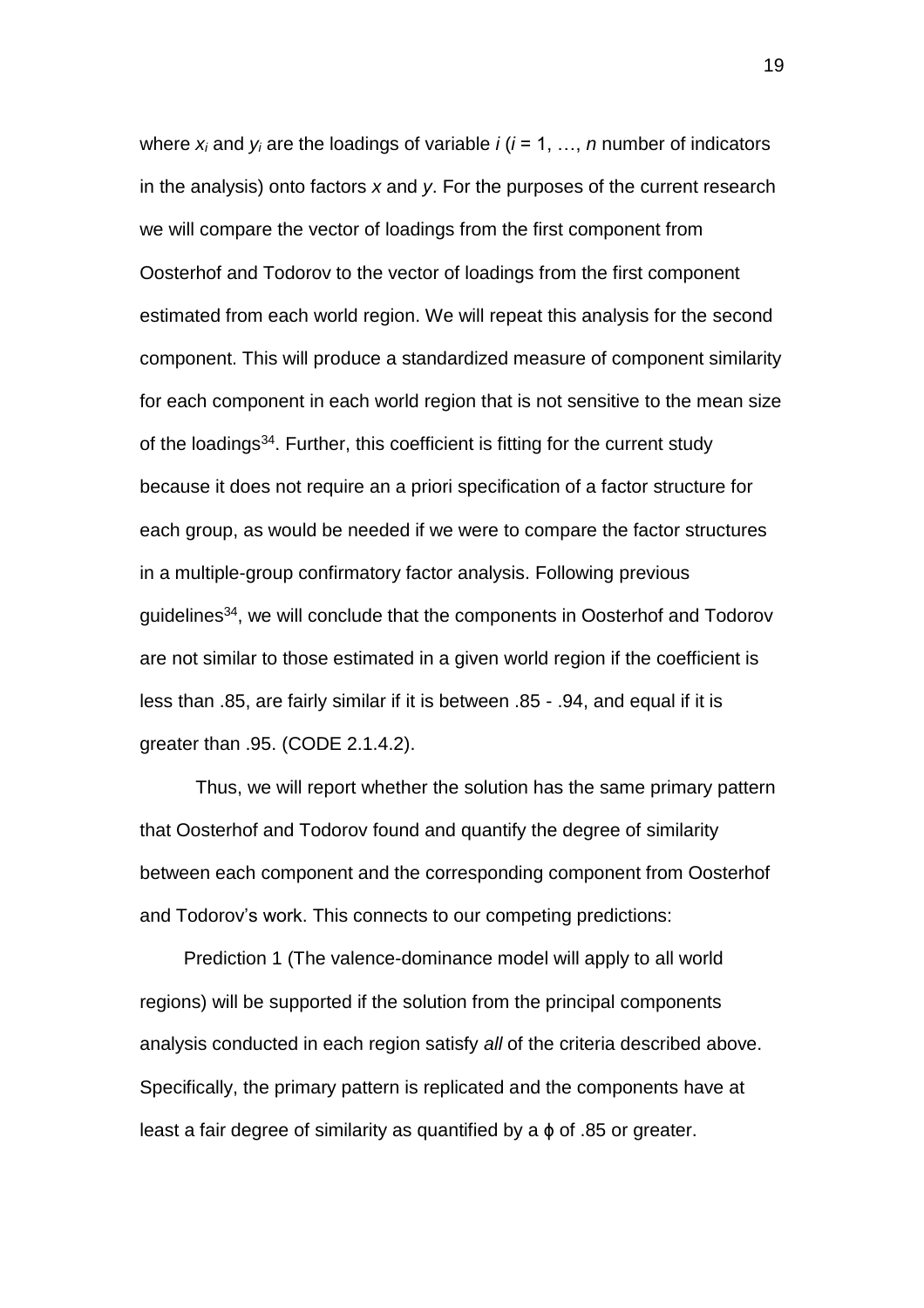Prediction 2 (The valence-dominance model will apply in Western-world regions, but not other world regions) will be supported if the solutions from the principal components analysis conducted in Australia and New Zealand, The USA and Canada, Scandinavia, The UK, and Western Europe, but not Africa, Asia, Central America and Mexico, Eastern Europe, The Middle East, or South America, satisfy the criteria described above.

**Exclusions.** Data from raters who fail to complete all 120 ratings in the first block of trials or who provide the same rating for 75% or more of the faces will be excluded from analysis (CODES 1.5.1,1.5.3, and 1.5.5).

**Data-quality checks.** Following previous research testing the valencedominance model<sup>12-14</sup>, data quality will be checked by separately calculating the interrater agreement (indicated by Cronbach's α and test-retest reliability) for each trait in every world region (CODE 2.1.1). A trait will only be included in the analysis for that region if the coefficient exceeds .70. Cases in which the coefficient does not exceed .70 will be reported and discussed. Test-retest reliability of traits will be reported but not used to exclude traits from analysis.

**Power analysis.** Simulations show we have more than 95% power to detect the key effect of interest (i.e., two components meeting the criteria for replicating Oosterhof and Todorov's work, as described above). We used the open data from Morrison et al.'s replication<sup>13</sup> of Oosterhof and Todorov's research to generate a variance-covariance matrix representative of typical interrelationships among the 13 traits that will be tested in our study. We then generated 1,000 samples of 120 faces from these distributions and ran our planned principal components analysis (which is identical to that reported by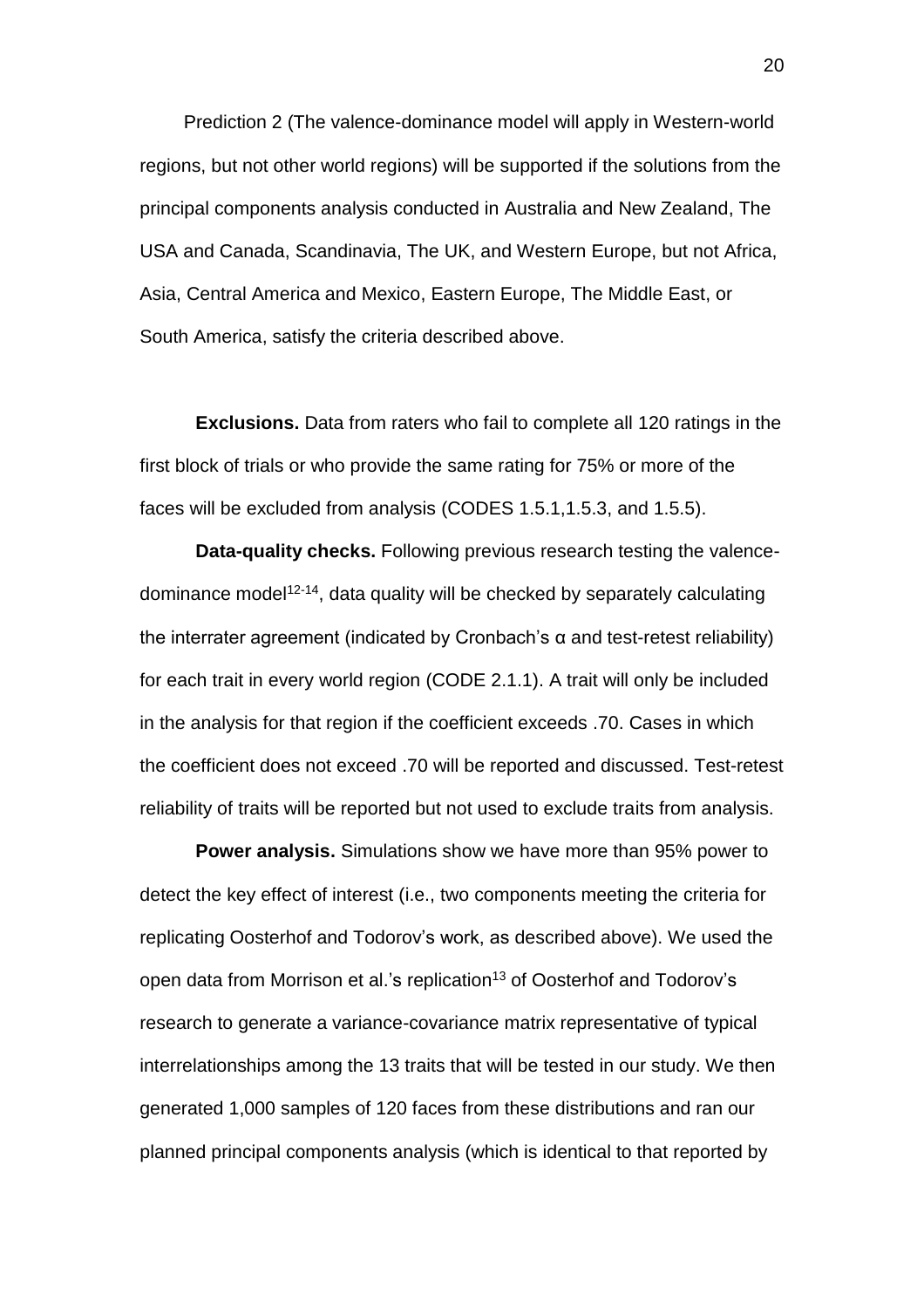Oosterhof & Todorov) on each sample (see https://osf.io/87rbg/ for code and data). Results of >99% of these analyses matched our criteria for replicating Oosterhof and Todorov's findings. This demonstrates that 120 faces will give us more than 95% power to replicate Oosterhof and Todorov's results.

**Robustness analyses.** Oosterhof and Todorov extracted and interpreted components with an eigenvalue greater than 1.0 using an unrotated principal components analysis. As described above, we will directly replicate their method in our main analyses but acknowledge that this type of analysis has been criticized.

First, it has been argued that exploratory factor analysis with rotation, rather than an unrotated principal components analysis, is more appropriate when one intends to measure correlated latent factors, as is the case in the current study<sup>35,36</sup>. Second, the extraction rule of eigenvalues greater than 1.0 has been criticized for not indicating the optimal number of components, as well as for producing unreliable components<sup>37,38</sup>.

To address these limitations, we will repeat our main analyses using exploratory factor analysis with an oblimin rotation as the model and a parallel analysis to determine the number of factors to extract. We will also recalculate the congruence coefficient described above for these exploratory factor analysis results (CODE 2.2.1).

We will use parallel analysis to determine the number of factors to extract because it has been described as yielding the optimal number of components (or factors) across the largest array of scenarios<sup>35,39,40</sup> (CODE 2.2.1). In a parallel analysis, random data matrices are generated such that they have the same number of cases and variables as the real data. The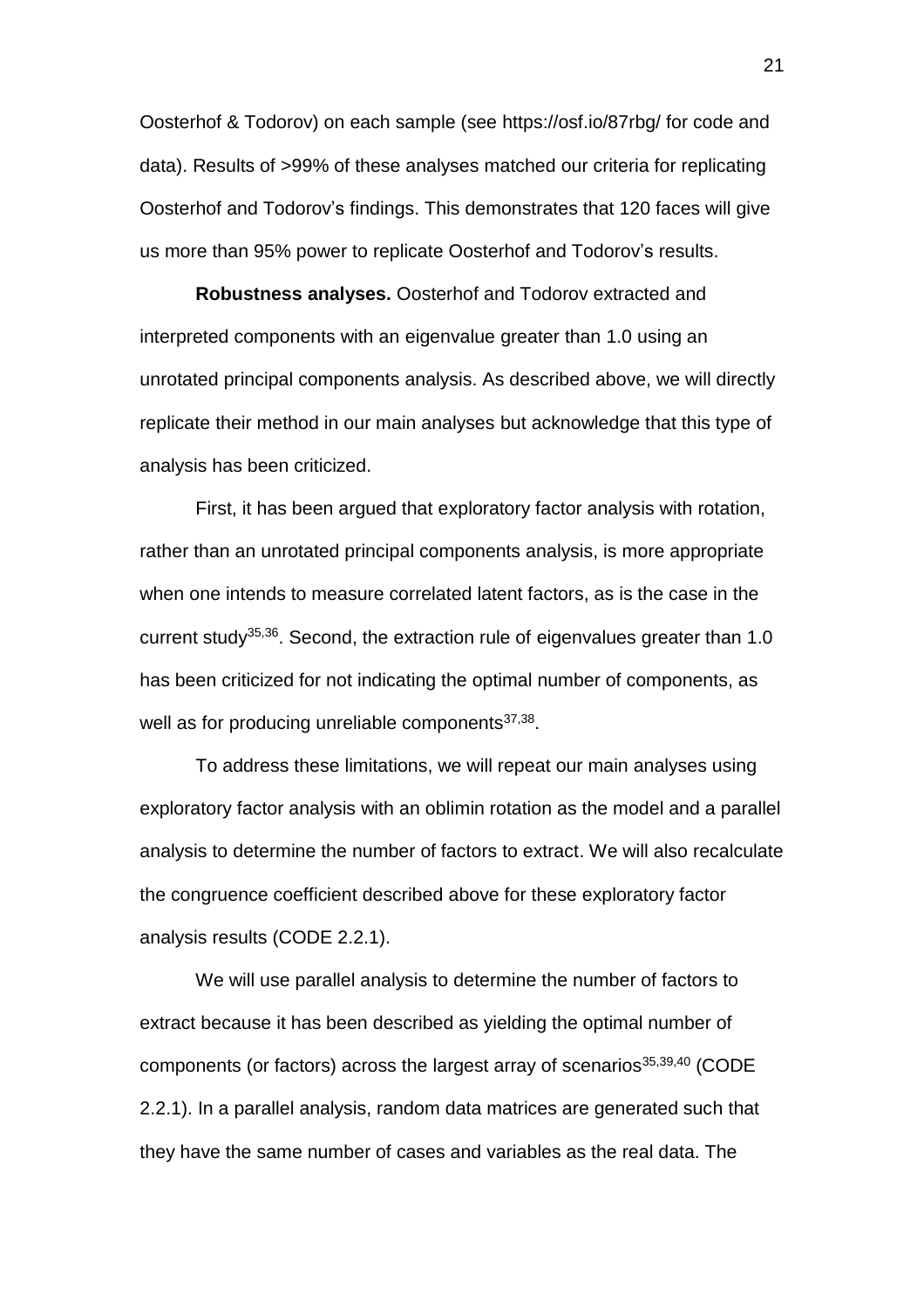mean eigenvalue from the components of the random data is compared to the eigenvalue for each component from the real data. Components are then retained if their eigenvalues exceed those from the randomly generated data<sup>41</sup>.

The purpose of these additional analyses is twofold. First, to address potential methodological limitations in the original study and, second, to ensure that the results of our replication of Oosterhof and Todorov's study are robust to the implementation of those more rigorous analytic techniques. The same criteria for replicating Oosterhof and Todorov's model described above will be applied to this analysis (CODE 2.2.4-5).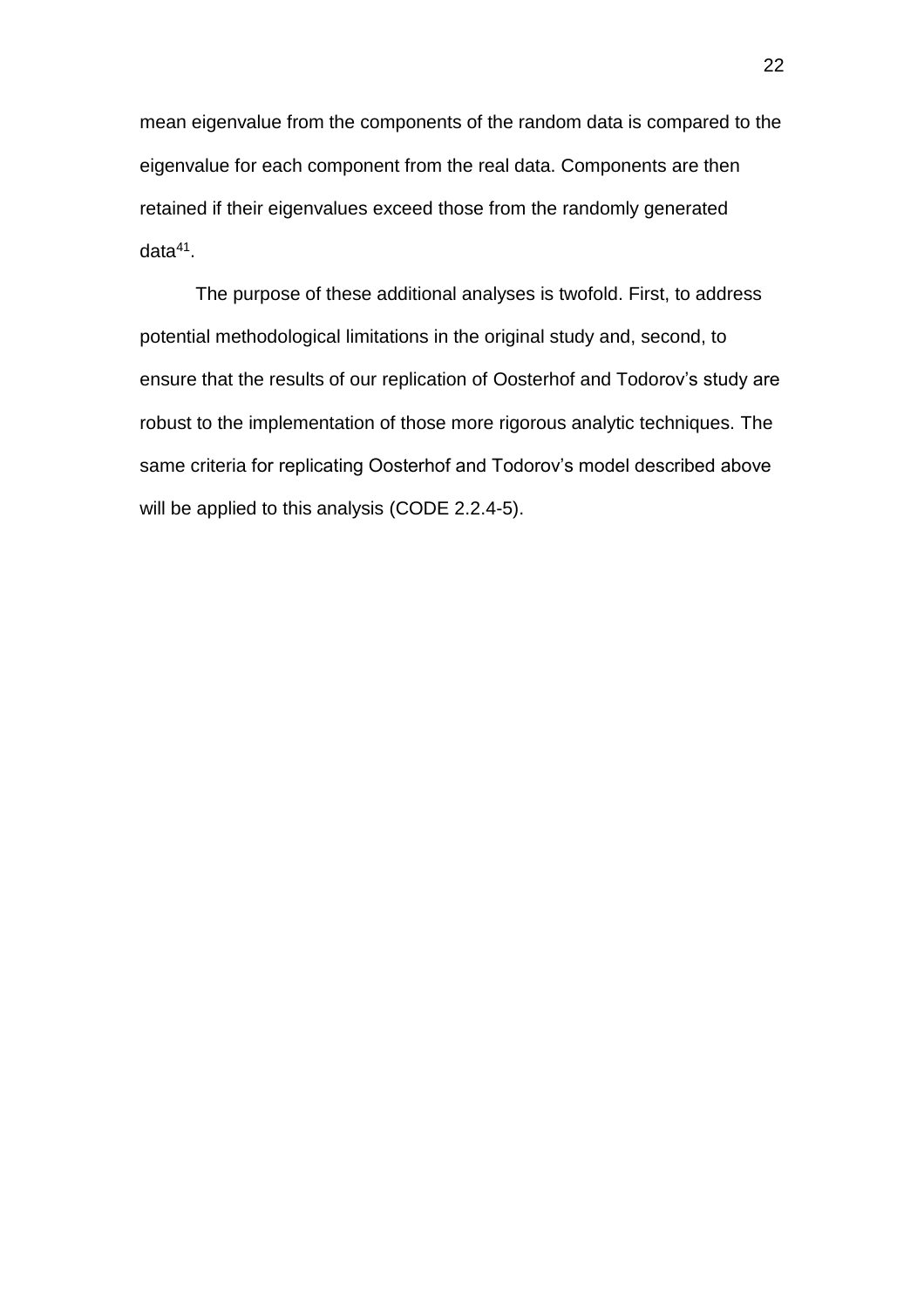### References

- 1. Olivola, C. Y., & Todorov, A. (2010). Elected in 100 milliseconds: Appearance-based trait inferences and voting. Journal of Nonverbal Behavior, 34, 83-110.
- 2. Ritchie, K. L., Palermo, R., & Rhodes, G. (2017). Forming impressions of facial attractiveness is mandatory. Scientific Reports, 7, 469.
- 3. Willis, J., & Todorov, A. (2006). First impressions: Making up your mind after 100 ms exposure to a face. Psychological Science, 17, 592-598.
- 4. Olivola, C. Y., Funk, F., & Todorov, A. (2014). Social attributions from faces bias human choices. Trends in Cognitive Sciences, 18, 566-570.
- 5. Todorov, A., Olivola, C. Y., Dotsch, R., & Mende-Siedlecki, P. (2015). Social attributions from faces: Determinants, consequences, accuracy, and functional significance. Annual Review of Psychology, 66, 519-545.
- 6. Van 't Wout, M., & Sanfey, A. G. (2008). Friend or foe: The effect of implicit trustworthiness judgments in social decision-making. Cognition, 108, 796-803.
- 7. Todorov, A., Mandisodza, A. N., Goren, A., & Hall, C. C. (2005). Inferences of competence from faces predict election outcomes. Science, 308, 1623-1626.
- 8. Langlois, J. H., Kalakanis, L., Rubenstein, A. J., Larson, A., Hallam, M., & Smoot, M. (2000). Maxims or myths of beauty? A meta-analytic and theoretical review. Psychological Bulletin, 126, 390-423.
- 9. Wilson, J. P., & Rule, N. O. (2015). Facial trustworthiness predicts extreme criminal-sentencing outcomes. Psychological Science, 26, 1325-1331.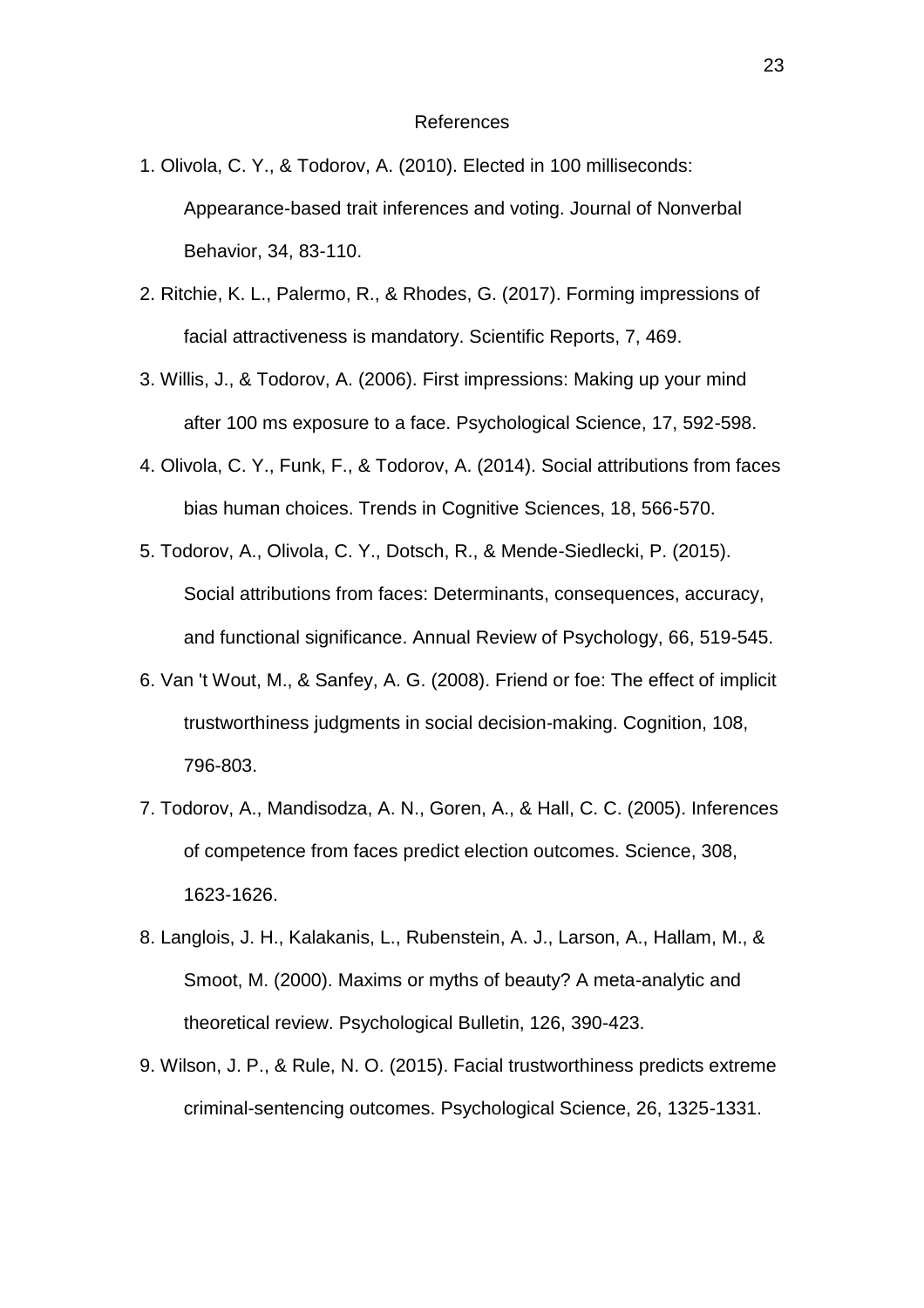- 10. Todorov, A., Said, C. P., Engell, A. D., & Oosterhof, N. N. (2008). Understanding evaluation of faces on social dimensions. Trends in Cognitive Sciences, 12, 455-460.
- 11. Jack, R. E., & Schyns, P. G. (2017). Toward a social psychophysics of face communication. Annual Review of Psychology, 68, 269-297.
- 12. Oosterhof, N. N., & Todorov, A. (2008). The functional basis of face evaluation. Proceedings of the National Academy of Sciences of the USA, 105, 11087-11092.
- 13. Morrison, D., Wang, H., Hahn, A. C., Jones, B. C., & DeBruine, L. M. (2017). Predicting the reward value of faces and bodies from social perception. PLoS ONE, 12, e0185093.
- 14. Wang, H., Hahn, A. C., DeBruine, L. M., & Jones, B. C. (2016). The motivational salience of faces is related to both their valence and dominance. PLoS ONE, 11, e0161114.
- 15. Henrich, J., Heine, S., & Norenzayan, A. (2010). The weirdest people in the world? Behavioral and Brain Sciences, 33, 61-83.
- 16. Kline, M. A., Shamsudheen, R., & Broesch, T. (2018). Variation is the universal: Making cultural evolution work in developmental psychology. Philosophical Transactions of the Royal Society B, 373, 20170059.
- 17. Sutherland, C. A. M., Liu, X., Zhang, L., Chu, Y., Oldmeadow, J. A., & Young, A. W. (2018). Facial first impressions across culture: Data-driven modeling of Chinese and British perceivers' unconstrained facial impressions. Personality and Social Psychology Bulletin, 44, 521-537.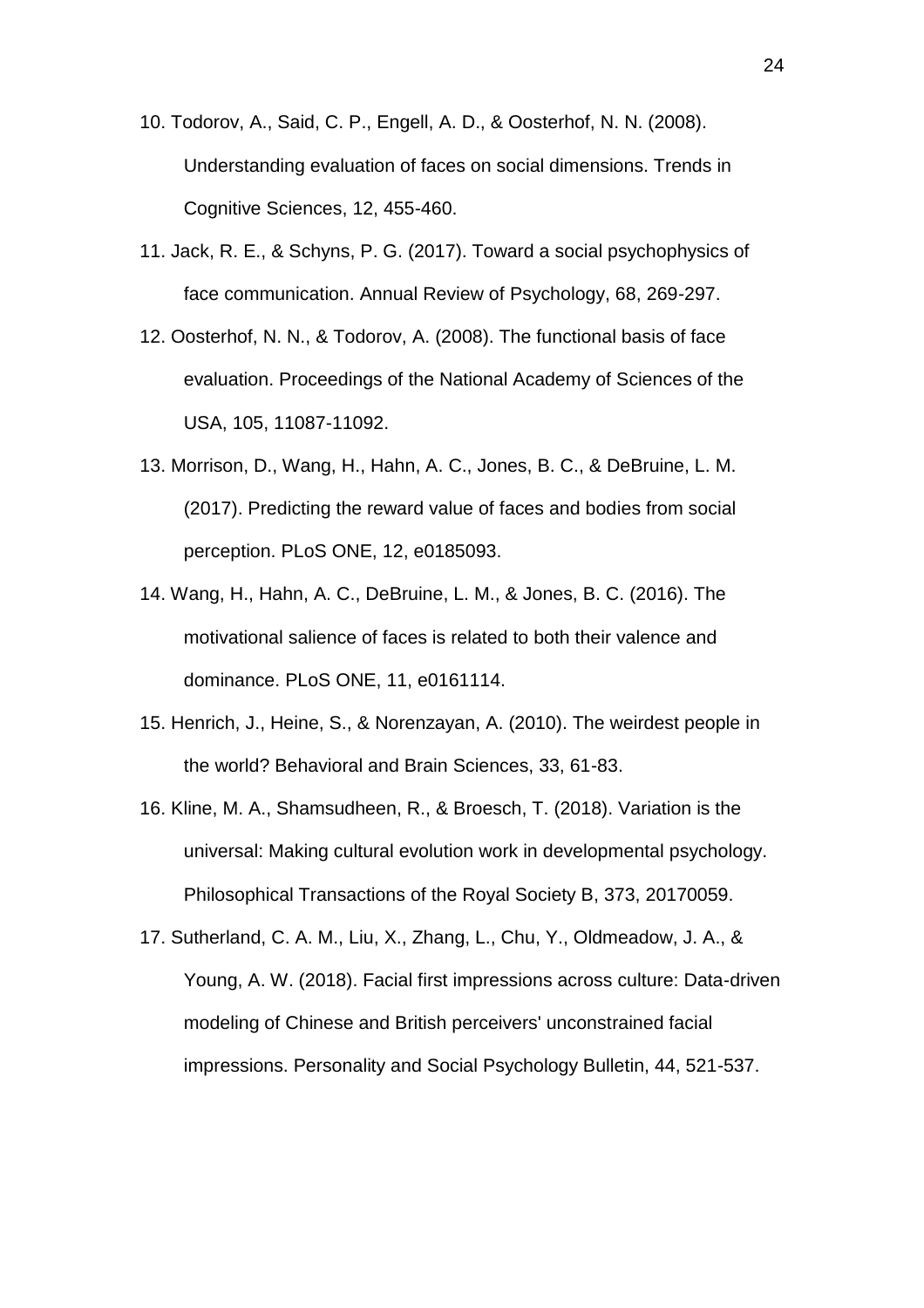- 18. Wang, H., Han, C., Hahn, A., Fasolt, V., Morrison, D.,... Jones, B. C. (2018). A data-driven study of Chinese participants' social judgments of Chinese faces. PsyArXiv.
- 19. Han, C., Wang, H., Hahn, A. C., Fisher, C. I., Kandrik, M., Fasolt, V., ... & Jones, B. C. (2018). Cultural differences in preferences for facial coloration. Evolution and Human Behavior, 39, 154-159.
- 20. Perrett, D. I., Lee, K. J., Penton-Voak, I., Rowland, D., Yoshikawa, S., Burt, D. M., ... & Akamatsu, S. (1998). Effects of sexual dimorphism on facial attractiveness. Nature, 394, 884.
- 21. Xie, S.Y., Flake, J.K., & Hehman, E. (in press). Perceiver and target characteristics contribute to impression formation differently across race and gender. Journal of Personality and Social Psychology.
- 22. Li, N. P., Valentine, K. A., & Patel, L. (2011). Mate preferences in the US and Singapore: A cross-cultural test of the mate preference priority model. Personality and Individual Differences, 50, 291-294.
- 23. Ting-Toomey, S. (1994). Face and facework: An introduction. In S. Ting-Toomey (Ed.),The Challenge of Facework: Cross-Cultural and Interpersonal Issues (pp. 1-14). Albany, NY: State University of New York Press.
- 24. Tan, C. B. Y., Stephen, I. D., Whitehead, R., Sheppard, E. (2012). You look familiar: How Malaysian Chinese recognize faces. PLoS ONE 7, e29714.
- 25. Chartier, C, McCarthy, R., & Urry, H. (2018). The Psychological Science Accelerator. APS Observer, 31, 30.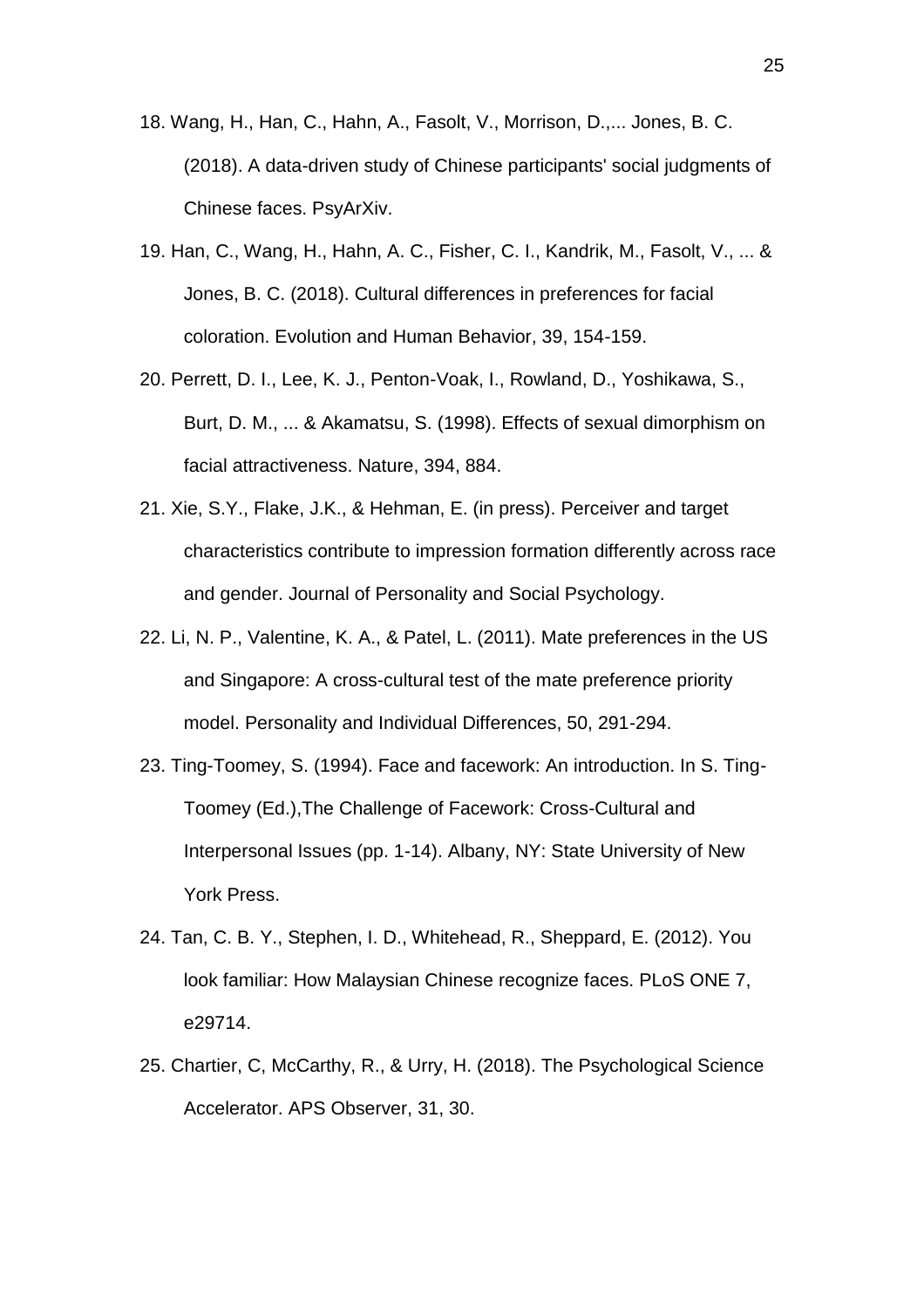- 26. Chawla, D. S. (2017). A new 'accelerator' aims to bring big science to psychology. Science. doi:10.1126/science.aar4464
- 27. Moshontz, H., Campbell, L., Ebersole, C. R., IJzerman, H., Urry, H. L., Forscher, P. S., … Chartier, C. R. (in press). The Psychological Science Accelerator: Advancing psychology through a distributed collaborative network. Advances in Methods and Practices in Psychological Science.
- 28. Ma, Correll, & Wittenbrink (2015). The chicago face database: A free stimulus set of faces and norming data. Behavior Research Methods, 47, 1122-1135.
- 29. Bainbridge, W. A., Isola, P., & Oliva, A. (2013). The intrinsic memorability of face photographs. Journal of Experimental Psychology: General, 142, 1323-1334.
- 30. Sutherland, C. A., Oldmeadow, J. A., Santos, I. M., Towler, J., Burt, D. M., & Young, A. W. (2013). Social inferences from faces: Ambient images generate a three-dimensional model. Cognition, 127, 105-118.
- 31. Burt, C. (1948). The factorial study of temperament traits. British Journal of Psychology, Statistical Section, 1, 178-203.
- 32. Tucker, L. R. (1951). A method for synthesis of factor analysis studies (Personnel Research Section Report No. 984). Washington, DC: Department of the Army.
- 33. Davenport, E. C., Jr., (1990). Significance testing of congruence coefficients: A good idea? Educational and Psychological Measurement, 50, 289-296.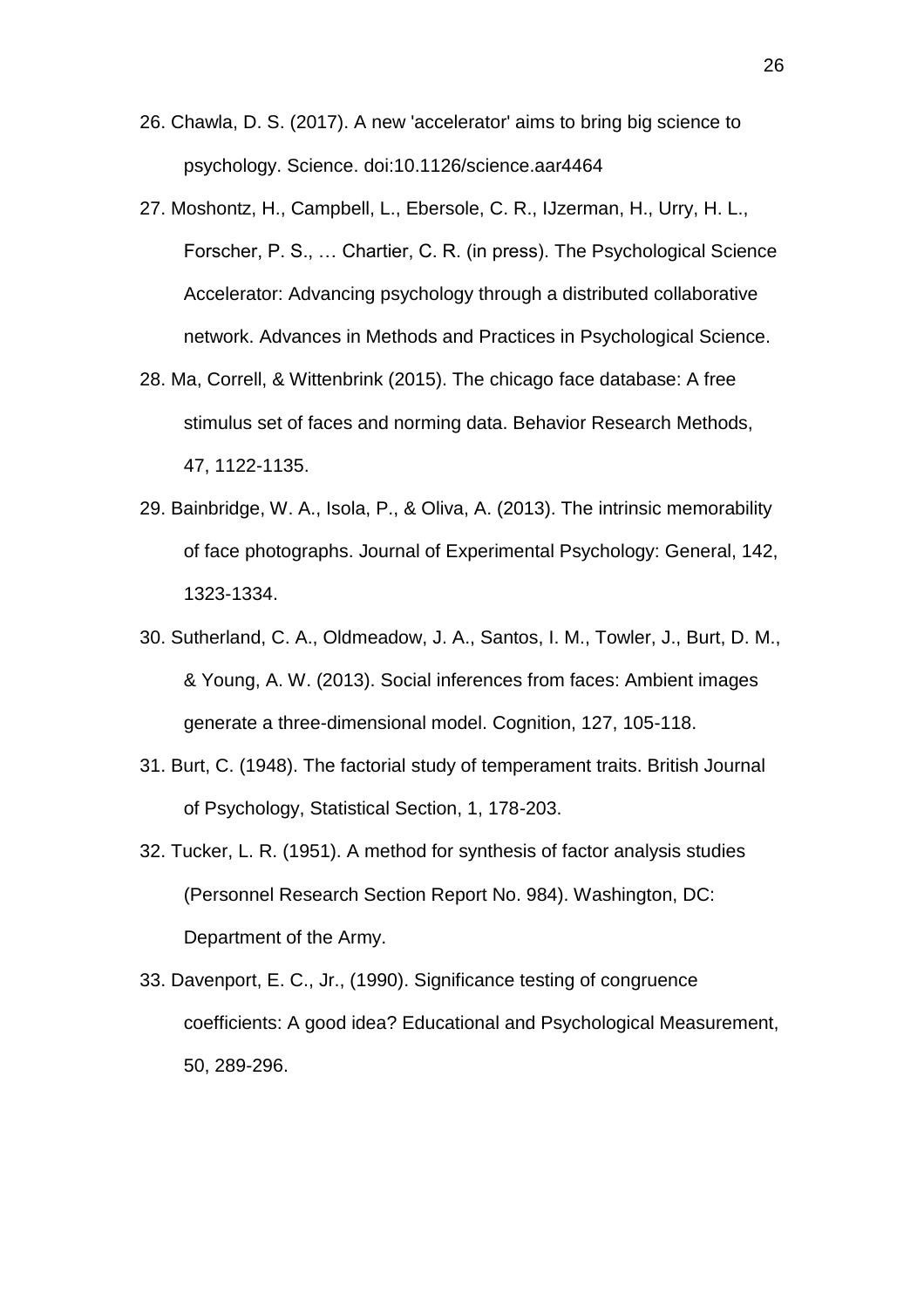- 34. Lorenzo-Seva, U., & ten Berge, J. M. F. (2006). Tucker's congruence coefficient as a meaningful index of factor similarity. Methodology, 2, 57- 64.
- 35. Fabrigar, L. R., Wegener, D. T., MacCallum, R. C., & Strahan, E. J. (1999). Evaluating the use of exploratory factor analysis in psychological research. Psychological Methods, 4, 272-299.
- 36. Park, H. S., Dailey, R., & Lemus, D. (2002). The use of exploratory factor analysis and principal components analysis in communication research. Human Communication Research, 28, 562-577.
- 37. Cliff, N. (1988). The Eigenvalues-greater-than-one rule and the reliability of components. Psychological Bulletin, 103, 276-279.
- 38. Zwick, W. R., & Velicer, W. F. (1986). Comparison of five rules for determining the number of components to retain. Psychological Bulletin, 99, 432-442.
- 39. O'Connor, B. P. (2000). SPSS and SAS programs for determining the number of components using parallel analysis and velicer's MAP test. Behavior Research Methods, Instruments, & Computers, 32, 396-402.
- 40. Schmitt, T. A. (2011). Current methodological considerations in exploratory and confirmatory factor analysis. Journal of Psychoeducational Assessment, 29, 304-321.
- 41. Courtney, M. G. R. (2013). Determining the number of factors to retain in EFA\_: Using the SPSS R-Menu v2.0 to make more judicious estimations. Practical Assessment, Research & Evaluation, 18, 1-14.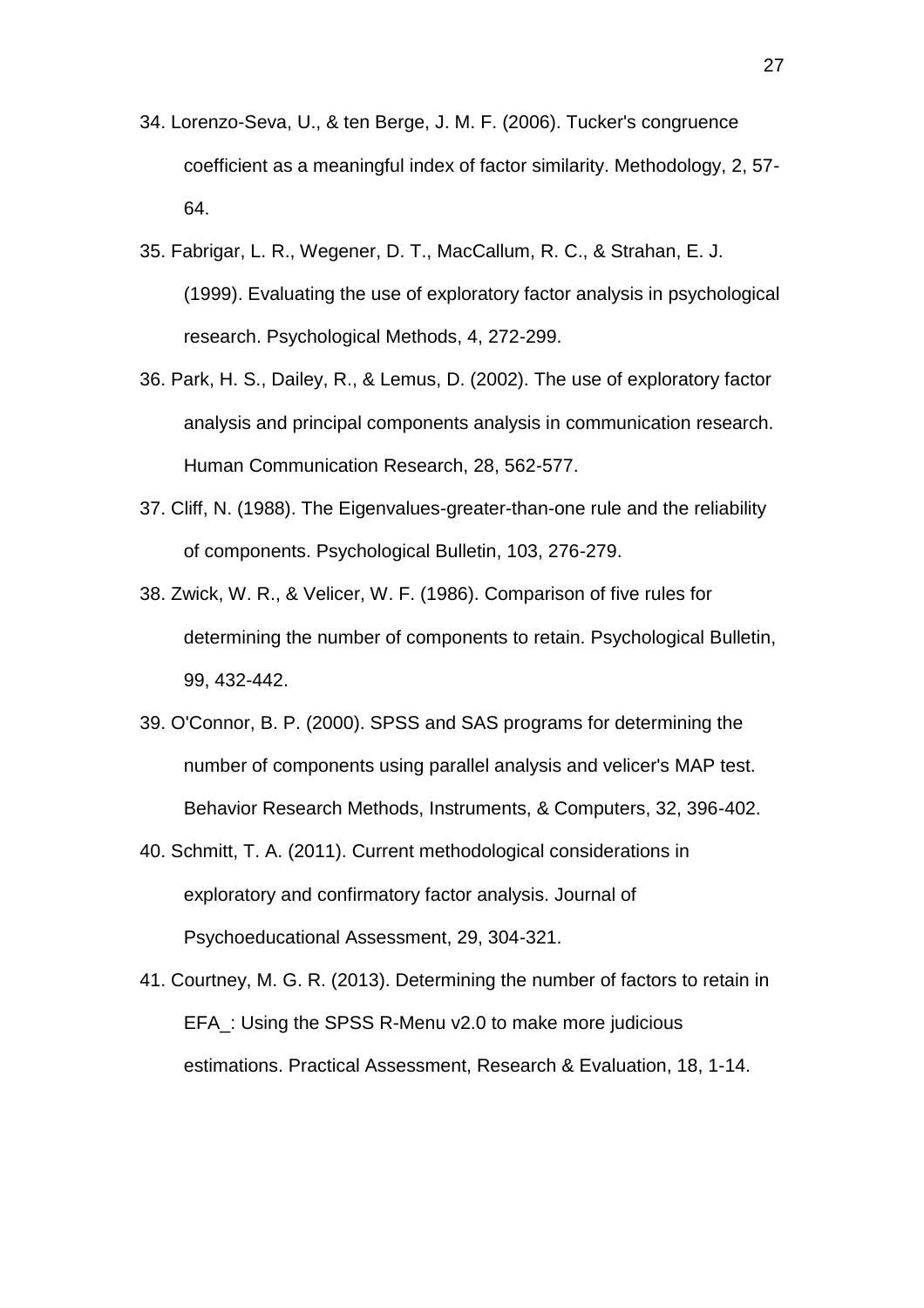**Author contributions**. Benedict Jones, Lisa DeBruine and Jessica Flake proposed and designed the project, designed the analysis plan, drafted and revised the Stage 1 submission, and will carry out data collection. Christopher Chartier is the Director of the Psychological Science Accelerator, will carry out data collection, and drafted and revised Stage 1 submission. All other authors had input into the design of the project and analysis plan, revised the Stage 1 submission, and will carry out data collection.

**Acknowledgments**. This is the first empirical study selected to be run via the Psychological Science Accelerator, a new initiative for conducting large-scale psychological research [\(https://psysciacc.org/\)](https://psysciacc.org/). The authors are grateful to Alex Todorov, Alex Jones, Chris Chambers for feedback on this project. Lisa M DeBruine is supported by the European Research Council (KINSHIP). Daniel Ansari is supported by the Natural Sciences and Engineering Council of Canada. Krystian Barzykowski is supported by the National Science Centre, Poland (2015/19/D/HS6/00641). Coralie Chevallier is supported by grants ANR-10-LABX-0087 IEC and ANR-10-IDEX-0001-02 PSL. Nicholas A Coles is supported by the National Science Foundation Graduate Research Fellowship #R010138018. Ana Maria Fernandez is supported by Fondecyt #1181114. Tripat Gill is supported by the Social Sciences and Humanities Research Council of Canada. Taylor D Gogan is supported by an Australian Government Research Training Program Scholarship. Isaac González-Santoyo is supported by grant CONACYT-CIENCIA BÁSICA #241744. Eric Hehman is supported by SSHRC 430-2016-00094. Hans IJzerman is supported by a French National Research Agency "Investissements d'avenir"